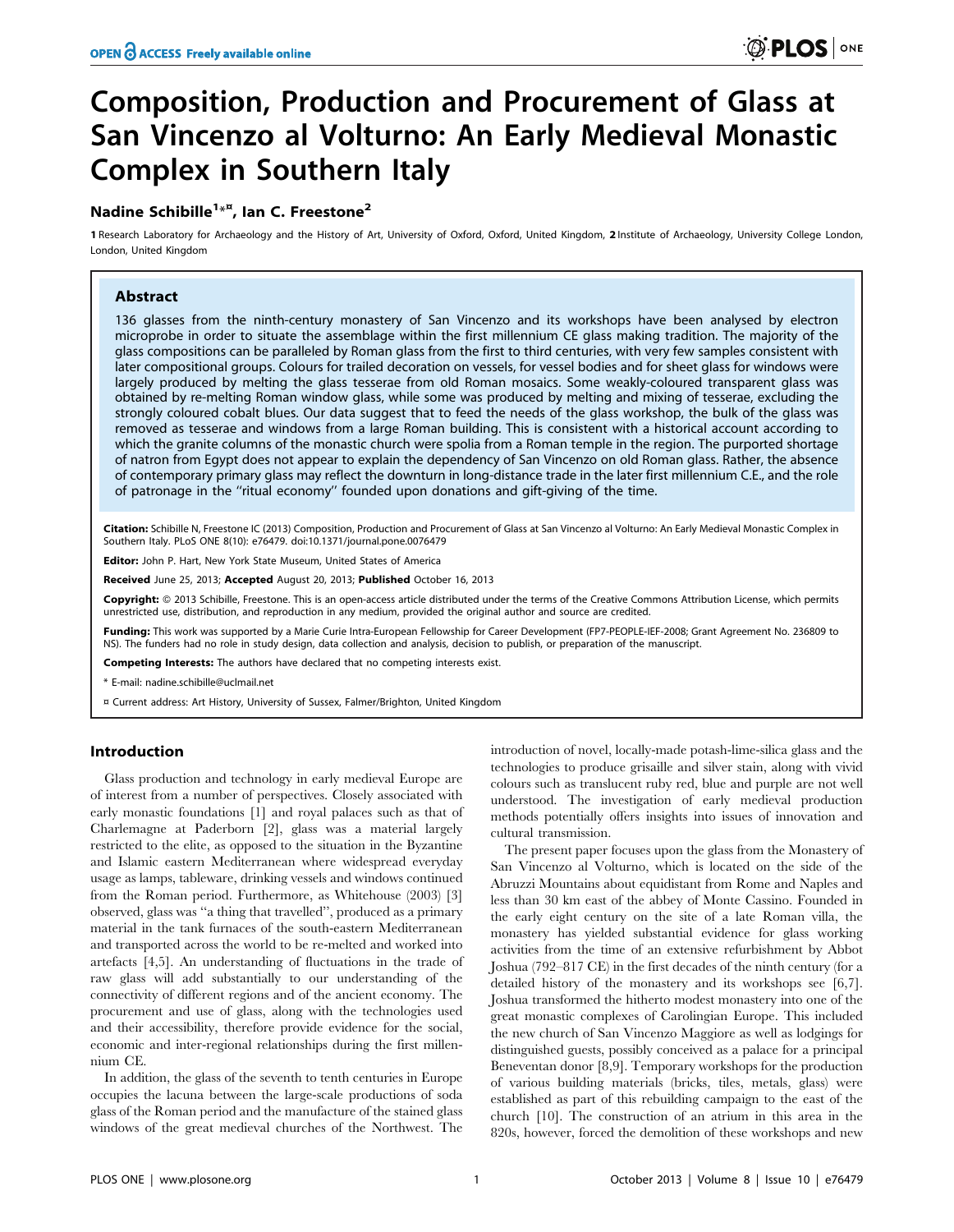collective ones were set up about 20 metres further to the south. The new workshops were connected to the *claustrum* by a vaulted passageway and effectively formed an integral part of the monastic city, thus highlighting the significance of this industrial complex [11]. The attack and subsequent burning of the monastery by the Saracens on 10th October 881 provides a firm terminus ante quem for the workshop activities if not the monastic community of San Vincenzo at large [7,12]. This catastrophic event has left us with an exceptionally rich assemblage of relatively well-dated glass from ecclesiastical, domestic and workshop contexts.

Glass technology at San Vincenzo is of interest not only because of the richness of the evidence that it provides about workshop activities. The end of the natron-based or ''Roman'' glassmaking technology which had dominated the past fifteen hundred years has been dated to the middle of the ninth century [13]. The use of evaporitic sodium carbonate (''natron'') from the lakes of the Wadi el-Natrun in Egypt as a glassmaking flux ceased, and glass began to be made using the ashes of plants and trees. This resulted in soda-lime-silica compositions richer in potassium, magnesium and phosphorus in the South, and potash-lime-silica glasses in the Northwest. San Vincenzo is situated both chronologically and geographically at the crossroads of these developments and offers insights into their effects on regional industries.

Excavations conducted within the scope of the San Vincenzo Project directed by Richard Hodges and John Mitchell in the 1980s and 1990s, yielded substantial evidence for the glass working activities that took place there. The glassworkers were responsible for the production of various types of vessels often richly decorated with reticella rods (either plain or bichrome twisted; Fig. 1a) and window panes in a wide range of colours such as purple, red, cobalt blue, turquoise, colourless or green glass with red marbling effects (Fig. 1b) as well as glass imitation gemstones, gilded vessel glass and some remarkable cloisonné enamels  $[7,14–16]$ . In excess of 144 glass mosaic tesserae of a great variety of colours were also found at San Vincenzo (Fig. 1c) [17]. Yet, as there is no evidence for the use of decorative mosaics in the monastery and since the tesserae occur only in the workshop area it seems safe to assume that they represent materials to be used as a source of glass and/or colourants rather than for the production of mosaics. No indications of primary glass production that is the manufacture of glass from its raw materials, were found, which means that either glass cullet or ingots must have been imported to San Vincenzo in quite sizeable quantities in order to satisfy the large demands of the monastic refurbishments. Fragments of crucible containing linings of coloured glass are widespread on the site, and some of these appear to contain the remains of marble tesserae which did not melt (Fig. 1d). It seems likely that these represent accidental incorporation of non-glass tesserae by the glassworkers, providing further evidence for the hypothesis that tesserae were used as a raw material on the site.

## Materials and Methods

The studied samples are given in table 1 and include 39 opaque and intensely coloured tesserae (at least 3 examples of each colour identified in the field), 14 reticella canes (plain colourless; plain blue; or yellow or white twisted around a colourless core), 51 vessel fragments made mostly of transparent glass that was colourless or with a bluish or greenish tinge, with some specimens of strong streaky red and cobalt blue, and some 32 flat fragments of sheet, mainly window panes whose colours range from transparent colourless and aqua to translucent deep emerald green, cobalt blue and a deep reddish purple. The glass samples were taken during the San Vincenzo excavations in 1995 by Ian Freestone at the

invitation of the excavation director, Prof. Richard Hodges. The mounted samples are currently held by Freestone in the Institute of Archaeology (UCL) in London.

Resin-mounted, ground, polished and carbon-coated sections of the individual glass samples (about  $1-2$  mm<sup>3</sup>) were analysed for 22 elements (Na, K, Mg, Ca, Ba, Ti, Cr, Mn, Fe, Co, Ni, Cu, Zn, Al, Si, Sn, Pb, P, As, Sb, S, Cl) using a JEOL 8600 electron microprobe with four wavelength-dispersive spectrometers (WDS) (for details see [18]). Raw elemental concentrations were converted into weight percent (wt%) oxide values using a PAP correction programme and the mean of at least 5 measurements per sample  $(n \geq 5)$  are given in Table 1. The relative standard deviation (RSD) of the repeated measurements was within 1% for  $SiO_2$  and Na<sub>2</sub>O, about 3–4% for CaO, MgO, K<sub>2</sub>O and Al<sub>2</sub>O<sub>3</sub> and between 8% and 10% for  $TiO_2$ , MnO,  $Fe<sub>2</sub>O<sub>3</sub>$  and CuO. A small sub-group of 14 samples (marked with an asterisk (\*) in Table 1) were analysed using a JEOL 8100 microprobe with 10 spots per sample to optimize precision on colourant elements Co and Sb, yielding RSDs typically better than 20% and 10% respectively. A set of 10 glasses analysed by SEM-EDXA (technique of [5]) were also included, and are indicated by the suffix GAR (Table 1), along with a series of vessels analysed using a JEOL JXA 8600 microprobe, indicated by the suffix ST (technique of [19]). The correspondence between our measurements and the expected compositions of Corning Museum Ancient Glass Standards [20] were, for all methods, generally within a few percent relative and no corrections to our measurements were made. Graphical comparisons of data are based upon either the uncorrected data as analysed, or the so-called ''reduced composition'' where the colourant additives have been removed and the composition of the base glass re-calculated to 100%, based upon the oxides of Si, Al, Ca, Mg, Na and K [20].

# Results

#### General

All samples analysed are soda-lime-silica glasses with approximately 68% SiO<sub>2</sub>, 7% CaO and 16% Na<sub>2</sub>O. The average  $\text{Al}_2\text{O}_3$ concentration is about 2.5%, while MgO and  $K_2O$  are typically in the range of 0.7% and 0.9%, respectively. Hence the assemblage consists predominantly of typical natron glasses of the first millennium CE [21,22]. A few exceptions, with higher MgO and/or  $K_2O$  are discussed below. Lime-alumina plots are routinely used to compare major natron glass groups, as they reflect the compositions of the glassmaking sands and separate geographical and chronological variants [5]. All of the glasses from San Vincenzo analysed here are compared with the compositions of some of the major fourth- to ninth- century natron glass groups in addition to Roman green-blue and colourless transparent glasses of the first to third centuries in Fig. 2. It is observed that the San Vincenzo glasses are close to the earlier Roman glasses and not, as might have been expected, to the later material.

#### Mosaic Tesserae

The tesserae are all natron-type glasses, except some of the white tesserae that have higher MgO, and the red tesserae that have elevated  $K_2O$  and  $MgO$  (Table 1). The reduced compositions are typical of Roman opaque glasses, including tesserae, of the first to third centuries CE [23–27] (Fig. 3). Colourants and opacifiers include cobalt (blue), copper (turquoise, green and red), calcium antimonate (white), lead antimonate (yellow), manganese (purple, black) and iron (green, black). With the exception of the red tesserae, which are opacified by sub-micrometer copper-rich particles, probably copper metal [28], the opacifying phases in the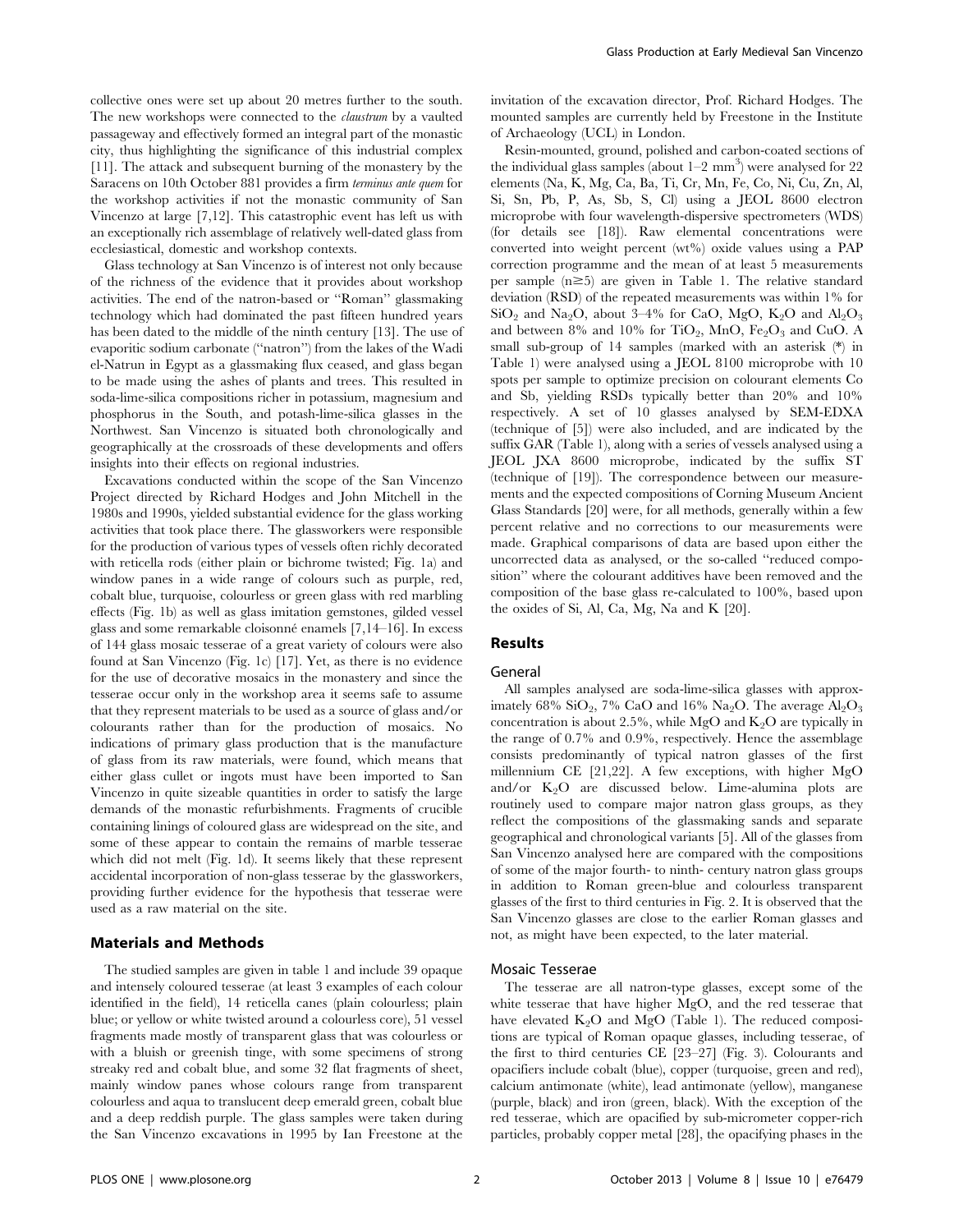

Figure 1. Glass artefacts and working debris from San Vincenzo al Volturno. (A) Bichrome reticella rods with white and yellow threads twisted around a core of colourless glass; (B) Example of bluish-green sheet window glass with red marbling effect; (C) Typical range of mosaic tesserae of various colours found at San Vincenzo; (D) Crucible fragments lined with coloured glass incorporating the remains of marble tesserae. doi:10.1371/journal.pone.0076479.g001

tesserae are typically calcium or lead antimonate particles. No evidence of tin-oxide compounds, the characteristic opacifiers in opaque glass from the fourth century onwards [29], was found. Tin concentrations are above background levels in some tesserae but at a few tenths of one percent or lower; these are associated with elevated copper or lead and reflect the use of scrap metals such as bronze and pewter as sources of colourants (e.g. [23,30]. A single analysed sample has elevated tin oxide. This sample, however, is not a tessera but a weakly-coloured sheet (#44709, Table 1) and is not opaque.

Two of the white tesserae have MgO levels above 2%, but without accompanying high  $K_2O$ . Therefore, although not typical natron-type compositions, these are unlikely to represent the use of plant ash. Opaque white glasses with values of MgO above one per cent are known from other Roman glasses, including mosaics [24,26,31] but the significance of the elevated magnesium is not well understood. In the present case, the elevated magnesia emphasises the general similarity of the San Vincenzo tesserae to Roman glass of the first half of the first millennium. Similarly, opaque red glass with elevated magnesia and potash occurs widely and is commonly considered to represent the use of a raw glass made with a plant ash-based source of soda [31,32]. However, it is noted that these glasses are intermediate between natron and typical plant ash glasses; in only one of the three examples analysed here are MgO and  $K_2O$  both above 2%. It seems more likely that an ash-bearing component has been added to a natronbased glass, probably charcoal-containing fuel ash to promote the reduction of the copper to metal [33].

Overall, the compositions of the tesserae found at San Vincenzo correspond well to those of Roman opaque tesserae of the first to third centuries, with no evidence of the tin-opacification known from the succeeding period. This is fully consistent with the archaeological evidence which suggests that the tesserae were being used as raw materials for glass working.

## Coloured glass used in vessels

Opaque white and yellow glasses are found in vessels in the form of decorative thread-like trails; these were applied as thin filigree glass canes, fragments of which were recovered in considerable quantities from the site (Fig. 1a). Compositions of the opaque glasses from the canes are conformable with the tesserae, including elevated MgO in some of the whites, although one of the yellows from the canes has significantly higher lead at 17%, as opposed to 5–6% for most of those from the tesserae and the other canes (Table 1). However, Roman opaque yellow glasses are known to have a wide range of lead contents [26] and a single mosaic may contain yellow tesserae with similarly disparate lead contents (e.g. [32]). Blue canes have compositions similar to those of the opaque deep-blue tesserae, with CoO around 0.2%. Overall, the coloured glasses in the reticella canes are similar to those of the tesserae and fully consistent with colours derived from earlier Roman glass. While not every glass composition we have measured in the canes is replicated completely by the composition of an analysed tessera, there are sufficient parallels to suggest that this is the effect of the small sample number, rather than some fundamental difference between the two groups.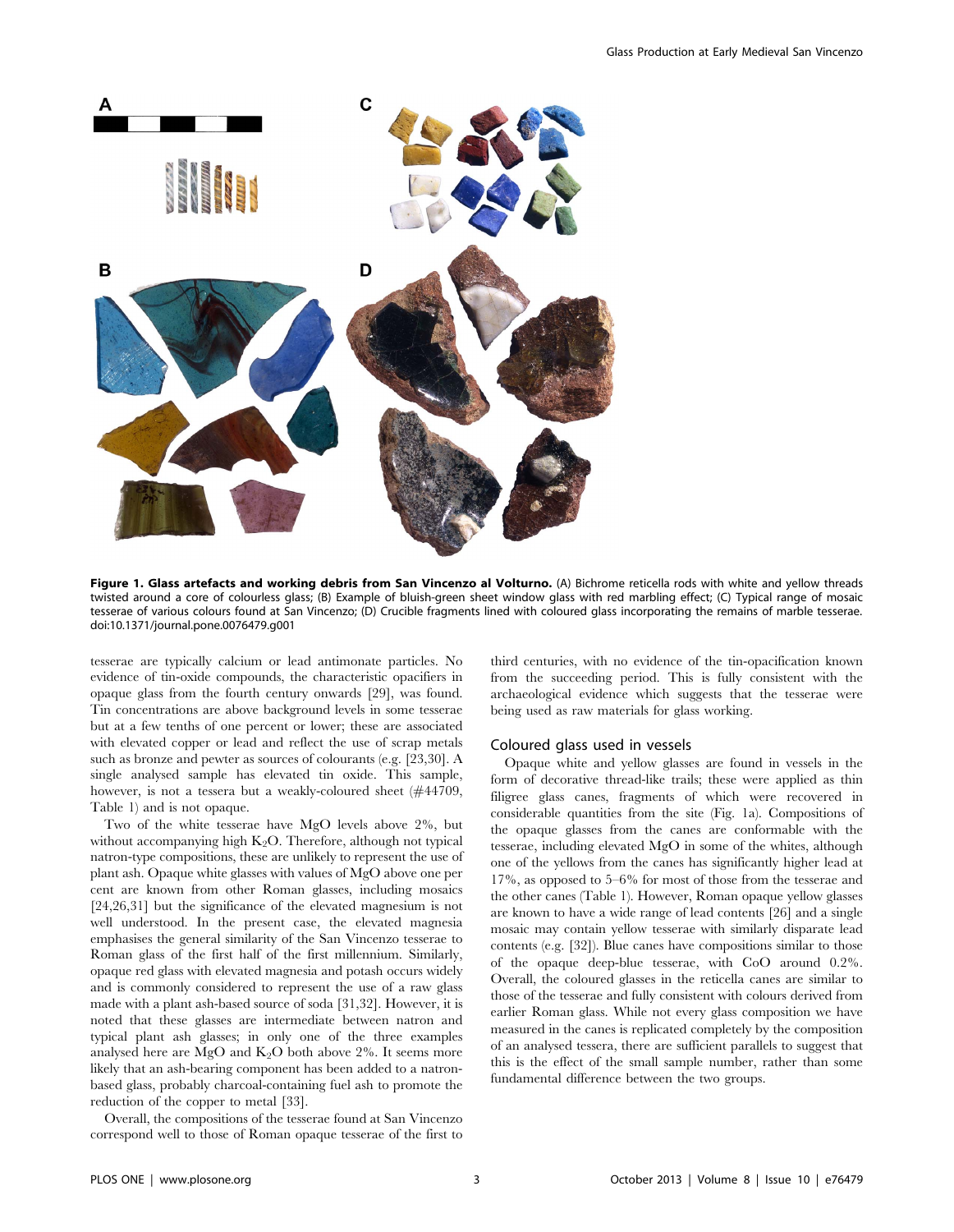Table 1. Compositions of glasses from San Vincenzo in weight percent of oxides (mean of n≥5 measurements per sample), determined by electron microprobe or SEM-EDXA (GAR samples).

| Sample no.      | colour               |            |            |           |           |      |                      |                                          |      |      |      |      |      |      |       | $\rm SiO_2$ $\rm Al_2O_3$ FeO CaO MgONa <sub>2</sub> O K <sub>2</sub> O TiO <sub>2</sub> MnO CoO CuO ZnO SnO <sub>2</sub> Sb <sub>2</sub> O <sub>5</sub> PbO P <sub>2</sub> O <sub>5</sub> SO <sub>3</sub> Cl |             |          | Comp<br>group              |
|-----------------|----------------------|------------|------------|-----------|-----------|------|----------------------|------------------------------------------|------|------|------|------|------|------|-------|---------------------------------------------------------------------------------------------------------------------------------------------------------------------------------------------------------------|-------------|----------|----------------------------|
| Reticella rods  |                      |            |            |           |           |      |                      |                                          |      |      |      |      |      |      |       |                                                                                                                                                                                                               |             |          |                            |
| SVP-6423-100    | white                | 67.55 2.28 |            | 0.46      | 6.13      |      | 1.00 15.60 0.62      |                                          | 0.34 |      |      |      |      | 3.74 | 0.16  | 0.09                                                                                                                                                                                                          | 0.39        | 0.82     |                            |
| SVP-6423-100    | clear                | 68.58 2.51 |            | 0.45      | 7.01      |      | 0.62 16.37 0.86      | 0.10                                     | 1.03 |      | 0.13 |      |      |      |       | 0.09                                                                                                                                                                                                          | 0.14        | $0.79$ 3 |                            |
| SVP-6423-101    | clear                | 67.80 2.44 |            | 0.67      | 6.86      |      | 0.69 16.82 0.95      | 0.12                                     | 1.00 |      | 0.09 |      |      | 0.27 | 0.28  | 0.11                                                                                                                                                                                                          | 0.23        | $0.79$ 2 |                            |
| SVP-6423-101    | white                | 68.24 2.33 |            | 0.32      | 6.31      |      | 0.45 14.41 0.47      |                                          | 0.53 |      |      |      | 0.10 | 5.81 | 0.16  | 0.10                                                                                                                                                                                                          | 0.30        | 0.65     |                            |
| SVP-6423-102    | white                | 66.91 2.19 |            | 0.56      | 6.06      |      | 1.31 15.96 0.85      |                                          | 0.41 |      | 0.20 |      |      | 2.61 | 1.14  | 0.10                                                                                                                                                                                                          | 0.32        | 0.86     |                            |
| SVP-6423-103    | yellow               | 56.43 1.93 |            | 1.41      | 3.76      | 0.59 | 12.69 0.62           | 0.12                                     | 0.75 |      |      | 0.11 | 0.28 | 1.44 | 17.32 | 0.12                                                                                                                                                                                                          | 0.18        | 0.82     |                            |
| SVP-6423-103    | clear                | 67.23 2.47 |            | 0.73      | 6.59      | 0.69 | 16.45 0.91           | 0.11                                     | 0.79 |      | 0.32 |      |      | 0.41 | 0.94  | 0.12                                                                                                                                                                                                          | 0.17        | 0.88     | $\overline{2}$             |
| SVP-6423-104    | clear                | 66.99 2.17 |            | 0.63      | 6.67      | 0.69 | 18.64 0.60           | 0.14                                     | 1.25 |      |      |      |      |      |       |                                                                                                                                                                                                               | 0.39        | 1.09     | $\overline{\mathbf{3}}$    |
| SVP-6423-105    | blue                 | 65.43 2.23 |            | 1.00      | 6.73      |      | 0.47 14.09 0.60      |                                          | 1.11 | 0.20 | 0.25 |      |      | 3.06 | 2.46  | 0.16                                                                                                                                                                                                          | 0.34        | 0.76     |                            |
| SVP-6423-106    | clear                | 66.48 2.29 |            | 0.67      | 6.71      |      | 0.68 18.24 0.68      | 0.10                                     | 1.25 |      |      |      |      | 0.11 | 0.15  | 0.07                                                                                                                                                                                                          | 0.32        | 0.91     | $\overline{\phantom{0}}^2$ |
| SVP-6423-107    | yellow               | 63.16 2.20 |            | 1.29      | 9.66      |      | 0.60 13.70 0.50      | 0.09                                     |      |      |      |      | 0.11 | 1.07 | 5.88  |                                                                                                                                                                                                               | 0.29        | 0.96     |                            |
| SVP-6423-107    | clear                | 66.23 2.46 |            | 0.83      | 7.80      |      | 0.82 17.49 1.22      | 0.11                                     | 1.17 |      | 0.31 |      |      |      | 0.38  | 0.18                                                                                                                                                                                                          | 0.39        | $0.81$ 3 |                            |
| SVP-6423-108    | blue                 | 69.07 2.42 |            | 0.73      | 7.28      |      | 0.53 14.99 1.00      |                                          | 0.46 | 0.09 | 0.20 |      |      | 1.88 | 0.41  | 0.14                                                                                                                                                                                                          | 0.29        | 0.75     |                            |
| SVP-6423-109    | white                | 66.97 2.18 |            | 0.52      | 6.64      |      | 1.49 16.00 0.60      | 0.07                                     | 0.18 |      |      |      |      | 4.21 | 0.17  | 0.12                                                                                                                                                                                                          | 0.34        | 0.79     |                            |
| SVP-6423-109    | clear                | 68.89 2.44 |            | 0.44      | 7.46      |      | 0.59 16.83 0.71      | 0.10                                     | 0.98 |      |      |      |      |      | 0.11  | 0.10                                                                                                                                                                                                          | 0.23        | $1.07-3$ |                            |
| SVP-6423-110    | yellow               | 63.54 2.04 |            | 1.31      | 5.81      |      | 0.41 14.38 0.50      | 0.10                                     |      |      |      |      | 0.09 | 3.11 | 6.33  |                                                                                                                                                                                                               | 0.27        | 1.03     |                            |
| SVP-6423-110    | clear                | 68.52 2.45 |            | 0.40      | 7.04      |      | 0.56 16.76 0.89      | 0.08                                     | 0.76 |      |      |      |      |      |       | 0.12                                                                                                                                                                                                          | 0.22        | $1.00$ 2 |                            |
| SVP-6423-111    | white                | 68.11 2.34 |            | 0.35      | 6.77      |      | 0.56 14.60 0.53      |                                          | 0.39 |      |      |      |      | 4.72 | 0.15  | 0.13                                                                                                                                                                                                          | 0.37        | 0.65     |                            |
| SVP-6423-112    | yellow               | 65.70 1.93 |            | 0.93      | 5.61      |      | 0.44 15.11 0.50      | 0.11                                     |      |      |      |      | 0.11 | 0.80 | 6.10  |                                                                                                                                                                                                               | 0.27        | 1.06     |                            |
| SVP-6423-112    | clear                | 67.91 2.28 |            | 0.58      | 7.50      | 0.67 | 17.62 0.84           | 0.12                                     | 0.98 |      |      |      |      |      |       | 0.11                                                                                                                                                                                                          | 0.29        | $0.92$ 3 |                            |
| SVP-6423-113    | clear                | 67.89 2.55 |            | 0.62      | 7.28      |      | 0.68 16.73 0.89      | 0.12                                     | 0.92 |      | 0.30 |      |      | 0.23 | 0.42  | 0.14                                                                                                                                                                                                          | 0.25        | $0.96$ 2 |                            |
| Mosaic Tesserae |                      |            |            |           |           |      |                      |                                          |      |      |      |      |      |      |       |                                                                                                                                                                                                               |             |          |                            |
| SVP-6423-114a   | blue light           | 68.09 2.42 |            | 0.59      | 6.67      |      | 0.60 13.79 0.80      | 0.09                                     | 0.57 |      |      |      |      | 4.99 | 0.14  | 0.22                                                                                                                                                                                                          | 0.46        | 0.59     |                            |
| SVP-6423-114b   | blue light           | 67.25 2.42 |            | 0.77      | 5.77      |      | 0.57 15.69 0.63      | 0.13                                     | 0.41 |      |      |      |      | 4.30 | 0.34  | 0.11                                                                                                                                                                                                          | 0.48        | 0.69     |                            |
| SVP-6423-114c   | blue light           | 68.54 2.34 |            | 0.51      | 6.19      |      | 0.48 15.31 0.56      | 0.09                                     | 0.43 |      |      |      |      | 3.54 |       | 0.09                                                                                                                                                                                                          | 0.48        | 0.73     |                            |
| SVP-6423-115a   | white                | 67.06 2.46 |            | 0.39      | 6.84      |      | 0.54 14.17 0.68      |                                          | 0.52 |      |      |      |      | 5.01 |       | 0.16                                                                                                                                                                                                          | 0.41        | 0.71     |                            |
| SVP-6423-115b   | white                | 65.97 1.79 |            | 0.36      | 6.53      |      | 3.83 16.91 0.55      | 0.09                                     |      |      |      |      |      | 2.79 |       |                                                                                                                                                                                                               | 0.28        | 0.86     |                            |
| SVP-6423-115c   | white                | 65.80 1.97 |            | 0.84      | 5.45      |      | 2.17 17.59 0.50      | 0.16                                     |      |      |      |      |      | 4.77 | 0.11  |                                                                                                                                                                                                               | 0.32        | 0.90     |                            |
| SVP-6423-116a   | yellow               | 66.66 1.94 |            | 0.68      | 6.49      |      | 0.56 17.35 0.59      | 0.11                                     |      |      |      |      |      | 0.64 | 2.78  | 0.07                                                                                                                                                                                                          | 0.33        | 1.23     |                            |
| SVP-6423–116b   | yellow               | 63.62 2.11 |            | 0.98      | 5.71      |      | 0.56 16.64 0.52      | 0.20                                     | 0.38 |      |      |      |      | 0.63 | 5.94  | 0.08                                                                                                                                                                                                          | 0.30        | 1.28     |                            |
| SVP-6423-116c   | yellow               | 65.74 2.18 |            | 0.62      | 5.02      |      | 0.55 15.78 0.59      | 0.15                                     | 0.32 |      |      |      |      | 0.88 | 4.94  | 0.07                                                                                                                                                                                                          | 0.29        | 1.14     |                            |
| SVP-6423-117a   | turquoise            | 67.71 2.09 |            | 0.54      | 5.63      |      | 0.53 17.35 0.64      | 0.09                                     | 0.28 |      | 1.95 |      | 0.11 | 1.34 | 0.15  | 0.08                                                                                                                                                                                                          | 0.29        | 1.19     |                            |
| SVP-6423-117b   | turquoise            | 66.69 2.10 |            | 0.45      | 5.81      |      | 0.49 17.42 0.61      | 0.07                                     | 0.28 |      | 2.96 |      | 0.23 | 0.93 | 0.31  | 0.10                                                                                                                                                                                                          | 0.30        | 1.06     |                            |
| SVP-6423-117c   | turquoise            |            | 65.97 2.27 | 0.60      | 6.86      |      | 0.47 14.80 0.62      |                                          | 0.41 |      | 2.41 |      | 0.15 | 4.18 | 0.18  | 0.15                                                                                                                                                                                                          | 0.42 0.74   |          |                            |
| SVP-6423-117d   | turquoise            | 66.32 2.19 |            | 0.65      | 4.24      |      | 0.51 17.81 0.70      | 0.19                                     |      |      | 2.57 | 0.18 | 0.24 | 2.34 | 0.19  |                                                                                                                                                                                                               | 0.23        | 1.41     |                            |
| SVP-6423-118a*  | mid-blue             | 70.57 2.52 |            | 0.58      | 6.09      |      | 0.43 15.77 0.64      | 0.07                                     | 0.71 | 0.05 | 0.09 |      |      | 1.13 | 0.21  | 0.14                                                                                                                                                                                                          | $0.12$ 1.03 |          |                            |
| SVP-6423-118b*  | mid-blue             | 69.11 2.16 |            | 0.91 4.90 |           |      |                      | 0.61 18.38 0.53 0.12 0.35                |      | 0.03 | 0.26 |      |      | 1.08 | 0.10  | 0.08                                                                                                                                                                                                          | $0.17$ 1.22 |          |                            |
| SVP-6423-118c*  | mid-blue             | 69.50 2.08 |            |           |           |      |                      | 0.59 5.37 0.44 17.99 0.61 0.10 0.34 0.03 |      |      | 0.05 |      |      | 1.11 | 0.19  | 0.07                                                                                                                                                                                                          | $0.18$ 1.15 |          |                            |
| SVP-6423-119a*  | deep blue 69.24 2.40 |            |            | 0.75      | 6.57      |      | 0.41 14.72 0.57      | 0.07                                     | 0.41 | 0.16 | 0.17 |      |      | 3.66 |       | 0.13                                                                                                                                                                                                          | 0.22        | 0.69     |                            |
| SVP-6423-119b*  | deep blue 69.05 2.66 |            |            |           | 0.86 8.22 |      |                      | 0.53 13.97 0.51 0.07 0.20                |      | 0.09 | 0.12 |      |      | 2.68 |       | 0.14                                                                                                                                                                                                          | 0.19        | 0.72     |                            |
| SVP-6423-119c*  | deep blue 69.37 2.39 |            |            |           | 0.74 6.52 |      | 0.44 14.74 0.61      |                                          | 0.43 | 0.16 | 0.15 |      |      | 3.63 |       | 0.14                                                                                                                                                                                                          | 0.18        | 0.70     |                            |
| SVP-6423-120a   | blue/grey            | 69.47 2.10 |            | 0.35      | 6.16      |      | 0.45 16.60 0.53      |                                          | 0.32 |      |      |      |      | 2.17 |       | 0.07                                                                                                                                                                                                          | 0.41        | 0.95     |                            |
| SVP-6423-120b   | blue/grey            | 69.55 2.27 |            | 0.58 7.05 |           |      | 0.54 16.15 0.67 0.10 |                                          | 0.66 |      |      |      |      | 1.03 |       | 0.14                                                                                                                                                                                                          | 0.34        | 1.08     |                            |
| SVP-6423-120c   | blue/grey            | 66.78 2.65 |            | 0.73      | 6.30      |      | 0.57 16.00 0.73      | 0.11                                     | 0.44 |      |      |      |      | 3.44 | 0.19  | 0.13                                                                                                                                                                                                          | 0.41        | 0.80     |                            |
| SVP-6423-120d   | blue/grey            | 66.17 2.52 |            | 0.67      | 6.21      |      | 0.59 15.93 0.74      | 0.11                                     | 0.42 |      |      |      |      | 4.50 | 0.26  | 0.12                                                                                                                                                                                                          | 0.40        | 0.78     |                            |
| SVP-6423-121a   | turquoise            | 67.43 2.06 |            | 0.35      | 6.34      |      | 0.50 17.71 0.57      | 0.07                                     | 0.55 |      | 1.63 |      | 0.16 | 0.67 | 0.47  | 0.07                                                                                                                                                                                                          | 0.27        | 1.20     |                            |
| SVP-6423-121b   | turquoise            |            | 68.27 2.20 | 0.56      | 5.93      |      | 0.55 17.12 0.60      | 0.07                                     | 0.40 |      | 2.05 |      | 0.12 | 0.80 | 0.14  | 0.09                                                                                                                                                                                                          | 0.31        | 1.22     |                            |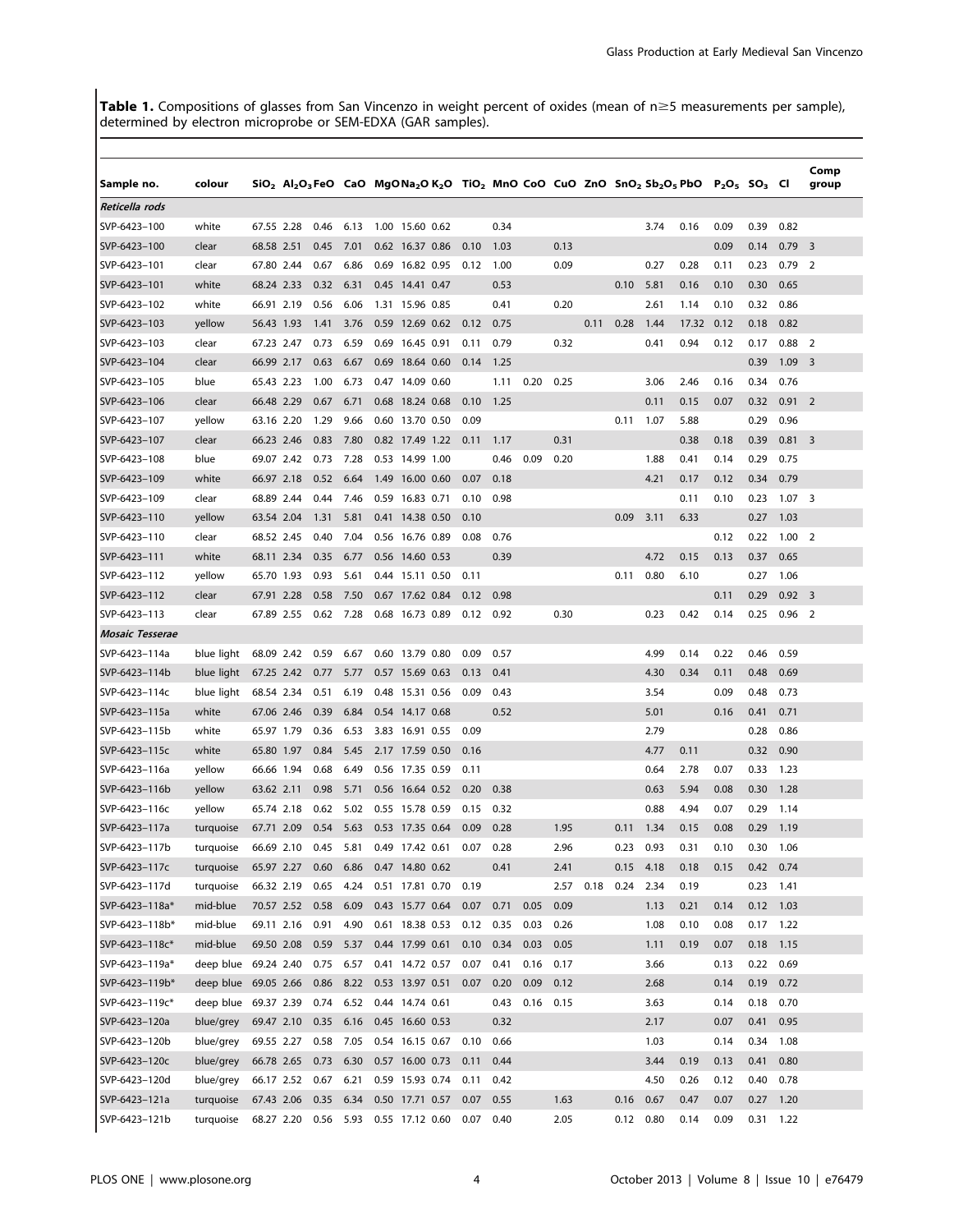Table 1. Cont.

| Sample no.                 | colour                                          |                          |                 |              |              |              |                               |                           |              |      |              |      |               |              | $SiO2$ Al <sub>2</sub> O <sub>3</sub> FeO CaO MgONa <sub>2</sub> O K <sub>2</sub> O TiO <sub>2</sub> MnO CoO CuO ZnO SnO <sub>2</sub> Sb <sub>2</sub> O <sub>5</sub> PbO P <sub>2</sub> O <sub>5</sub> SO <sub>3</sub> |              |              | CI.                    | Comp<br>group            |
|----------------------------|-------------------------------------------------|--------------------------|-----------------|--------------|--------------|--------------|-------------------------------|---------------------------|--------------|------|--------------|------|---------------|--------------|------------------------------------------------------------------------------------------------------------------------------------------------------------------------------------------------------------------------|--------------|--------------|------------------------|--------------------------|
| SVP-6423-121c              | turquoise                                       |                          | 68.92 1.97 0.46 |              | 5.63         |              | 0.47 18.35 0.52               | 0.09                      | 0.27         |      | 1.07         |      | $0.10$ $0.55$ |              |                                                                                                                                                                                                                        |              | 0.30         | 1.34                   |                          |
| SVP-6423-122a              | red                                             | 63.05 2.12               |                 | 1.90         | 7.07         |              | 2.05 16.14 1.37               | 0.18                      | 0.65         |      | 1.77         |      | 0.20          |              | 1.08                                                                                                                                                                                                                   | 0.72         | 0.25         | 1.01                   |                          |
| SVP-6423-122b              | red                                             | 56.70 1.59               |                 | 1.33         | 8.73         |              | 2.27 12.24 2.61               | 0.16                      | 0.39         |      | 2.21         |      | 0.30          |              | 7.95                                                                                                                                                                                                                   | 0.95         | 0.16         | 0.93                   |                          |
| SVP-6423-122c              | red                                             | 63.11 2.40               |                 | 2.07         | 7.28         | 1.26         | 15.63 1.21                    | 0.15                      | 0.71         |      | 1.31         |      | 0.19          | 0.26         | 2.47                                                                                                                                                                                                                   | 0.49         | 0.27         | 0.97                   |                          |
| SVP-6423-123a              | black p.                                        | 69.34 2.30               |                 | 0.10         | 7.98         |              | 0.54 15.27 0.48               |                           | 2.42         |      |              |      |               |              |                                                                                                                                                                                                                        | 0.15         | 0.22         | 1.05                   |                          |
| SVP-6423-123b              | black gr.                                       | 67.30 2.42               |                 | 5.06         | 6.94         |              | 0.45 15.52 0.68               | 0.08                      | 0.52         |      |              |      |               |              | 0.13                                                                                                                                                                                                                   | 0.12         | 0.17         | 1.11                   |                          |
| SVP-6423-123c              | black gr.                                       | 67.04 2.42               |                 | 5.15         | 6.87         |              | 0.47 15.77 0.70               | 0.08                      | 0.45         |      |              |      |               |              |                                                                                                                                                                                                                        | 0.15         | 0.17         | 1.00                   |                          |
| SVP-6423-124a              | green                                           | 66.59 2.33               |                 | 0.59         | 6.79         |              | 0.55 16.50 0.80               | 0.10                      | 0.35         |      | 1.64         |      | 0.17          | 0.25         | 1.36                                                                                                                                                                                                                   | 0.13         | 0.26         | 1.08                   |                          |
| SVP-6423–124b              | green                                           | 67.97 2.10               |                 | 0.40         | 6.51         |              | 0.52 17.62 0.59               | 0.08                      | 0.62         |      | 1.32         |      |               | 0.35         | 0.47                                                                                                                                                                                                                   | 0.11         | 0.30         | 1.33                   |                          |
| SVP-6423-124c              | green                                           | 68.40 2.22               |                 | 0.43         | 6.83         |              | 0.55 16.98 0.63               | 0.09                      | 0.75         |      | 1.04         |      |               | 0.21         | 0.56                                                                                                                                                                                                                   | 0.16         | 0.25         | 1.24                   |                          |
| SVP-6423-124d              | green                                           | 66.98 2.58               |                 | 0.63         | 6.58         |              | 0.55 17.13 0.83               | 0.11                      | 0.51         |      | 1.48         | 0.15 |               | 0.29         | 0.98                                                                                                                                                                                                                   | 0.12         | 0.35         | 1.19                   |                          |
| SVP-6423-125a              | green                                           | 67.37 2.36               |                 | 0.50         | 7.25         |              | 0.50 15.45 0.70               | 0.09                      | 0.76         |      | 1.51         |      | 0.15          |              | 1.93                                                                                                                                                                                                                   | 0.15         | 0.22         | 1.04                   |                          |
| SVP-6423-125b              | green                                           | 66.17 2.46               |                 | 0.57         | 6.85         |              | 0.55 14.78 0.85               | 0.12                      | 0.74         |      | 1.04         | 0.21 |               | 0.25         | 3.87                                                                                                                                                                                                                   | 0.15         | 0.20         | 0.95                   |                          |
| SVP-6423-125c              | green                                           | 66.92 2.18               |                 | 0.64         | 6.96         |              | 0.54 15.07 0.69               | 0.09                      | 0.49         |      | 1.53         | 0.10 | 0.20          | 0.12         | 2.78                                                                                                                                                                                                                   | 0.15         | 0.21         | 1.06                   |                          |
| Vessels                    |                                                 |                          |                 |              |              |              |                               |                           |              |      |              |      |               |              |                                                                                                                                                                                                                        |              |              |                        |                          |
| SVP-v-44738                | blue                                            | 66.12 2.48               |                 | 0.97         | 7.28         |              | 0.64 15.17 1.28               | 0.07                      | 0.64         | 0.09 | 0.72         |      |               | 1.83         | 1.10                                                                                                                                                                                                                   | 0.17         | 0.30         | 0.83                   |                          |
| SVP-v-44739                | blue                                            | 68.68 2.43               |                 | 0.83         | 8.02         | 0.49         | 17.79 0.59                    | 0.08                      | 0.21         | 0.06 |              |      |               |              | 0.09                                                                                                                                                                                                                   | 0.08         | 0.30         | 1.02                   |                          |
| SVP-v-44740                | blue                                            | 67.26 2.51               |                 | 0.99         | 8.11         |              | 0.59 17.06 0.78               | 0.09                      | 0.61         | 0.07 | 0.24         |      |               | 0.65         | 0.20                                                                                                                                                                                                                   | 0.18         | 0.23         | 0.97                   |                          |
| SVP-v-44742                | blue                                            | 67.64 2.44               |                 | 0.90         | 7.28         |              | 0.62 16.03 0.95               | 0.11                      | 0.59         | 0.07 | 0.32         |      |               | 1.62         | 0.54                                                                                                                                                                                                                   | 0.14         | 0.35         | 0.82                   |                          |
| SVP-v-44744                | blue                                            | 68.93 2.34               |                 | 0.72         | 7.46         |              | 0.49 15.07 0.63               | 0.07                      | 0.55         | 0.06 |              |      |               | 1.91         | 0.47                                                                                                                                                                                                                   | 0.15         | 0.29         | 0.84                   |                          |
| SVP-v-44745                | blue                                            | 68.16 2.05               |                 | 1.86         | 5.89         |              | 0.62 18.63 0.60               | 0.10                      |              | 0.03 | 0.46         |      |               | 0.47         | 0.09                                                                                                                                                                                                                   | 0.10         | 0.37         | 1.26                   |                          |
| SVP-v-44765                | blue                                            | 67.56 2.47               |                 | 0.65         | 6.95         |              | 0.59 15.89 0.95               | 0.10                      | 0.48         | 0.04 | 0.11         |      |               | 2.27         |                                                                                                                                                                                                                        | 0.16         | 0.42         | 0.58                   |                          |
| SVP-v-44766                | blue                                            | 67.71 2.35               |                 | 0.83         | 7.59         |              | 0.57 15.53 0.75               | 0.07                      | 0.52         | 0.10 |              |      |               | 1.95         | 0.22                                                                                                                                                                                                                   | 0.17         | 0.37         | 0.75                   |                          |
| SVP-v-6423.11-ST           | blue                                            | 67.53 2.45               |                 | 0.81         | 7.06         |              | 0.55 16.17 0.64               | 0.07                      | 0.55         | 0.08 | 0.19         |      |               | 1.28         | 0.28                                                                                                                                                                                                                   | 0.20         | 0.26         | 0.86                   |                          |
| SVP-v-6423.17-ST           | blue                                            | 66.70 2.61               |                 | 0.84         | 7.14         |              | 0.58 16.04 1.04               | 0.08                      | 0.58         | 0.05 | 0.33         |      |               | 1.29         | 0.38                                                                                                                                                                                                                   | 0.20         | 0.21         | 0.64                   |                          |
| SVP-v-6423.7-ST            | blue                                            | 67.80 2.47               |                 | 0.70         | 7.36         |              | 0.51 15.31 0.80               | 0.08                      | 0.63         | 0.07 | 0.13         |      |               | 1.81         | 0.33                                                                                                                                                                                                                   | 0.21         | 0.30         | 0.74                   |                          |
| SVP-v-6423.8-ST            | blue                                            | 66.78 2.51               |                 | 0.85         | 7.24         |              | 0.56 15.76 0.86               | 0.08                      | 0.53         | 0.06 | 0.38         |      |               | 1.49         | 0.50                                                                                                                                                                                                                   | 0.21         | 0.23         | 0.72                   |                          |
| SVP-v-6423.9-ST            | blue                                            | 67.27 2.48               |                 | 0.87         | 7.41         |              | 0.56 15.89 0.90               | 0.07                      | 0.58         | 0.07 | 0.25         |      |               | 1.41         | 0.33                                                                                                                                                                                                                   | 0.22         | 0.29         | 0.63                   |                          |
| SVP-v-44753                | colourless                                      | 66.75 2.44               |                 | 0.75         | 7.22         | 0.70         | 16.25 1.07                    | 0.11                      | 0.60         |      | 0.71         |      |               | 1.04         | 0.93                                                                                                                                                                                                                   | 0.17         | 0.28         | $0.77$ 1               |                          |
| SVP-v-44754                | colourless                                      | 67.30 2.40<br>66.39 2.45 |                 | 0.80<br>0.83 | 7.07<br>6.86 | 0.68<br>0.81 | 16.17 1.13                    | 0.11                      | 0.64<br>0.65 | 0.08 | 0.70         |      | 0.10          | 0.97         | 0.83<br>1.03                                                                                                                                                                                                           | 0.17<br>0.19 | 0.35<br>0.33 | 0.65                   | $\overline{1}$           |
| SVP-v-44755<br>SVP-v-44756 | colourless<br>colourless                        | 65.91 2.41               |                 | 0.88         | 6.87         |              | 16.59 1.16<br>0.83 16.32 1.09 | 0.13<br>0.08              | 0.60         |      | 0.82<br>0.85 |      |               | 0.73<br>0.65 | 1.73                                                                                                                                                                                                                   | 0.22         | 0.30         | $0.72 \quad 1$<br>0.81 | $\overline{1}$           |
| SVP-v-44757                | colourless                                      | 66.48 2.37               |                 | 0.85         | 6.57         | 0.75         | 16.81 0.99                    | 0.11                      | 0.56         |      | 1.20         |      | 0.10          | 0.66         | 1.23                                                                                                                                                                                                                   | 0.15         | 0.30         | 0.91                   | $\overline{\phantom{0}}$ |
| SVP-v-6423.20-ST           | colourless                                      | 65.93 2.51               |                 | 0.72         | 6.50         |              | 0.64 16.89 0.78               | 0.11                      | 0.46         |      | 1.12         |      | 0.10          | 0.82         | 0.89                                                                                                                                                                                                                   | 0.21         | 0.30         | 0.89                   | $\overline{1}$           |
| SVP-v-44732                | colourless 68.04 2.33 0.56 7.51 0.68 16.89 0.90 |                          |                 |              |              |              |                               |                           | 1.06         |      | 0.15         |      |               | 0.16         | 0.40                                                                                                                                                                                                                   | 0.14         |              | $0.25$ 0.93 2          |                          |
| SVP-v-44733                | colourless                                      | 68.26 2.43               |                 | 0.64         | 7.18         |              | 0.69 16.95 0.96 0.11          |                           | 0.90         |      | 0.13         |      |               |              | 0.36                                                                                                                                                                                                                   | 0.13         | 0.24         | $0.71 \quad 2$         |                          |
| SVP-v-44734                | colourless 67.63 2.67 0.80 6.89                 |                          |                 |              |              |              | 0.76 17.00 0.75               | 0.20                      | 1.18         |      |              |      |               | 0.11         | 0.21                                                                                                                                                                                                                   | 0.09         |              | $0.22$ $1.03$ 2        |                          |
| SVP-v-44736                | colourless 69.93 1.97 0.42 6.32                 |                          |                 |              |              |              | 0.59 17.48 0.91               | $0.10$ 0.25               |              |      |              |      |               | 0.46         | 0.09                                                                                                                                                                                                                   | 0.07         |              | $0.24$ 1.17 2          |                          |
| SVP-v-44758                | colourless 68.18 1.80                           |                          |                 | 0.29         | 5.91         |              | 0.42 19.57 0.41               |                           |              |      |              |      |               | 0.96         |                                                                                                                                                                                                                        | 0.05         |              | $0.31$ $1.60$ 2        |                          |
| SVP-v-44759                | colourless 68.73 2.25                           |                          |                 | 0.40 6.75    |              |              |                               | 0.55 17.53 0.74 0.12 0.65 |              |      |              |      |               | 0.21         | 0.15                                                                                                                                                                                                                   | 0.12         |              | $0.22$ 1.17 2          |                          |
| SVP-v-6423.13-ST           | colourless                                      | 66.83 2.48               |                 | 0.64 7.29    |              |              | 0.67 16.89 0.98               | $0.12$ 0.76               |              |      | 0.13         |      |               | 0.29         | 0.21                                                                                                                                                                                                                   | 0.23         | 0.23         | $0.88$ 2               |                          |
| SVP-v-6423.14-ST           | colourless                                      | 66.86 2.55               |                 | 0.65 7.55    |              |              | 0.69 16.92 0.98               | 0.09                      | 0.74         |      | 0.14         |      |               | 0.24         | 0.19                                                                                                                                                                                                                   | 0.34         | 0.22         | $0.85$ 2               |                          |
| SVP-v-6423.15-ST           | colourless                                      | 66.98 2.55               |                 | 0.69         | 7.38         |              | 0.68 16.65 1.08               | $0.12$ 0.76               |              |      | 0.25         |      |               | 0.37         | 0.41                                                                                                                                                                                                                   | 0.21         | 0.25         | $0.78$ 2               |                          |
| SVP-v-6423.16-ST           | colourless                                      | 67.08 2.41               |                 | $0.62$ 7.19  |              |              | 0.59 16.55 1.84               | 0.07                      | 0.70         |      | 0.13         |      |               | 0.29         | 0.24                                                                                                                                                                                                                   | 0.15         | 0.24         | $0.94$ 2               |                          |
| SVP-v-6423.18-ST           | colourless 67.04 2.51                           |                          |                 | 0.66 7.23    |              |              | 0.66 16.91 0.98               | 0.10                      | 0.81         |      | 0.11         |      |               | 0.21         | 0.18                                                                                                                                                                                                                   | 0.18         | 0.25         | $0.92$ 2               |                          |
| SVP-v-6423.19-ST           | colourless 67.16 2.56                           |                          |                 | 0.65 7.34    |              |              | 0.64 16.59 1.07               | $0.12$ 0.72               |              |      | 0.18         |      |               | 0.27         | 0.29                                                                                                                                                                                                                   | 0.19         | 0.24         | $0.90$ 2               |                          |
| SVP-v-6423.22-ST           | colourless 66.66 2.47 0.64 7.41                 |                          |                 |              |              |              | 0.64 15.90 2.40               | $0.12$ 0.75               |              |      | 0.16         |      |               | 0.30         | 0.29                                                                                                                                                                                                                   | 0.21         |              | $0.26$ $0.81$ 2        |                          |
| SVP-v-6423.23-ST           | colourless 66.98 2.51                           |                          |                 | 0.66 7.44    |              |              | 0.67 16.04 2.21               | $0.12$ 0.74               |              |      | 0.15         |      |               | 0.28         | 0.32                                                                                                                                                                                                                   | 0.17         |              | $0.26$ $0.81$ 2        |                          |
| SVP-v-6423.25-ST           | colourless 67.17 2.20 0.50 6.96 0.54 17.79 0.58 |                          |                 |              |              |              |                               | 0.09 0.85                 |              |      |              |      |               | 0.16         | 0.49                                                                                                                                                                                                                   | 0.13         |              | $0.31$ $1.05$ 2        |                          |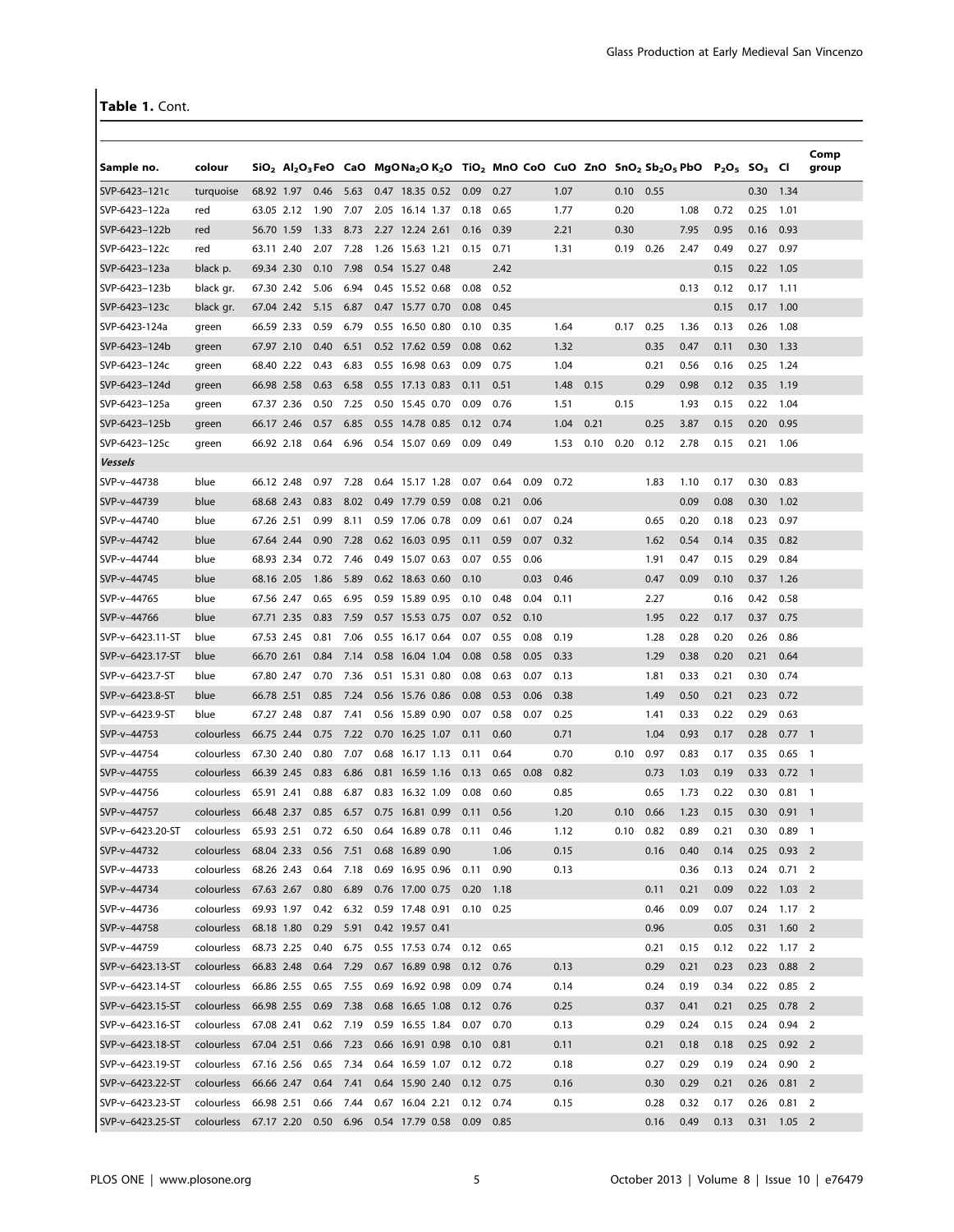Table 1. Cont.

|                  |                                                                  |            |            |                      |      |      |                      |     |                           |      |      |               |             |                        |                                                                                                                                                                          |            |                          |             |           | Comp                     |
|------------------|------------------------------------------------------------------|------------|------------|----------------------|------|------|----------------------|-----|---------------------------|------|------|---------------|-------------|------------------------|--------------------------------------------------------------------------------------------------------------------------------------------------------------------------|------------|--------------------------|-------------|-----------|--------------------------|
| Sample no.       | colour                                                           |            |            |                      |      |      |                      |     |                           |      |      |               |             |                        | $SiO2$ Al <sub>2</sub> O <sub>3</sub> FeO CaO MgONa <sub>2</sub> O K <sub>2</sub> O TiO <sub>2</sub> MnO CoO CuO ZnO SnO <sub>2</sub> Sb <sub>2</sub> O <sub>5</sub> PbO |            | $P_2O_5$ SO <sub>3</sub> |             | <b>CI</b> | group                    |
| SVP-v-44735      | colourless                                                       | 69.73 2.33 |            | 0.22 7.63            |      |      | 0.49 16.00 0.45      |     |                           | 1.42 |      |               |             |                        |                                                                                                                                                                          |            | 0.14                     | 0.19        | 1.13      | $\overline{\mathbf{3}}$  |
| SVP-v-44737      | colourless                                                       | 68.48 2.57 |            | 0.57                 | 7.58 |      | 0.62 16.47 1.05      |     | 0.08                      | 1.06 |      |               |             |                        |                                                                                                                                                                          | 0.19       | 0.12                     | 0.26        | 0.90      | $\overline{\mathbf{3}}$  |
| SVP-v-44761      | colourless                                                       | 66.87 2.24 |            | 0.63                 | 7.20 | 0.70 | 18.64 0.71           |     | 0.14                      | 1.11 |      |               |             |                        |                                                                                                                                                                          | 0.10       | 0.11                     | 0.41        | $0.97$ 3  |                          |
| SVP-v-44762      | colourless                                                       | 66.32 2.28 |            | 0.57                 | 7.25 | 0.65 | 16.27 2.52           |     | 0.12                      | 1.30 |      |               |             |                        |                                                                                                                                                                          | 0.09       | 0.10                     | 0.32        | 1.01      | $\overline{\mathbf{3}}$  |
| SVP-v-6423.24-ST | colourless                                                       | 67.80 2.38 |            | 0.47                 | 8.01 | 0.69 | 16.04 0.67           |     | 0.08                      | 1.64 |      |               |             |                        |                                                                                                                                                                          |            | 0.34                     | 0.16        | 1.05      | $\overline{\mathbf{3}}$  |
| SVP-v-44741-GAR  | colourless                                                       | 68.3       | 2.1        | 0.7                  | 7.1  | 2.5  | 13.2                 | 2.1 | 0.1                       | 2.5  |      |               |             |                        |                                                                                                                                                                          |            | 0.3                      | 0.3         | 0.9       | plant ash?               |
| SVP-v-44760-GAR  | colourless                                                       | 68.9       | 2.5        | 0.5                  | 6.9  | 0.7  | 17.6                 | 0.8 | 0.1                       | 0.7  |      |               |             |                        |                                                                                                                                                                          |            |                          | 0.4         | 0.9       |                          |
| SVP-v-44743-GAR  | greenish                                                         | 69.2       | 2.4        | 0.7                  | 10.1 | 0.6  | 15.3                 | 0.2 | 0.3                       |      |      |               |             |                        |                                                                                                                                                                          |            |                          | 0.3         | 0.9       | Egypt 2                  |
| SVP-v-44752-GAR  | greenish                                                         | 66.5       | 2.4        | 0.7                  | 6.2  | 0.9  | 17.8                 | 0.8 | 0.1                       | 0.4  |      | 1.2           |             |                        | 1.0                                                                                                                                                                      | 0.7        |                          | 0.5         | 0.9       | 1                        |
| SVP-v-44768      | greenish<br>blue                                                 | 66.18 2.39 |            | 0.80                 | 7.01 |      | 0.68 16.56 0.88      |     | 0.12                      | 0.53 |      | 0.92          |             |                        | 0.92                                                                                                                                                                     | 1.37       | 0.13                     | 0.34        | 0.93      | $\overline{1}$           |
| SVP-v-6423.10-ST | greenish<br>blue                                                 | 65.81 2.62 |            | 0.86                 | 7.31 |      | 0.67 16.40 1.21      |     | 0.10                      | 0.56 |      | 0.64          |             | 0.28                   | 0.87                                                                                                                                                                     | 0.57       | 0.22                     | 0.21        | 0.64      | $\overline{1}$           |
| SVP-v-6423.12-ST | greenish<br>blue                                                 |            | 65.43 2.57 | 0.84                 | 6.91 |      | 0.64 16.68 1.14      |     | 0.11                      | 0.45 |      | 1.42          | 0.12        | 0.09                   | 0.89                                                                                                                                                                     | 0.93       | 0.25                     | 0.25        | $0.59$ 1  |                          |
| SVP-v-44748-ST   | greenish<br>blue                                                 | 65.66 2.43 |            | 0.89                 | 7.15 | 1.1  | 17.77 0.85           |     | 0.08                      | 1.15 |      | 0.25          |             |                        | 0.53                                                                                                                                                                     | 0.34       | 0.16                     | 0.54        | 0.8       | $\overline{2}$           |
| SVP-v-44764      | pinkish                                                          | 66.85 2.41 |            | 0.68                 | 7.24 | 0.68 | 19.05 0.76           |     | 0.11                      | 1.17 |      |               |             |                        |                                                                                                                                                                          |            | 0.11                     | 0.40        | 0.84      | $\overline{\mathbf{3}}$  |
| SVP-v-44751      | purple                                                           | 67.68 2.40 |            | 0.22                 | 7.64 |      | 0.55 18.11 0.61      |     | 0.08                      | 1.61 |      |               |             |                        |                                                                                                                                                                          |            | 0.07                     | 0.31        | 1.08      |                          |
| SVP-v-44731      | red                                                              | 62.50 2.43 |            | 1.49                 | 6.88 |      | 0.99 15.30 1.13      |     | 0.11                      | 0.60 |      |               |             | 0.20                   | 0.29                                                                                                                                                                     | 4.96       | 0.26                     | 0.33        | 0.81      |                          |
| SVP-v-44731b     | red                                                              | 66.78 2.54 |            | 1.01                 | 7.24 |      | 0.77 16.02 1.20      |     | 0.11                      | 0.71 |      | 0.81          |             | 0.09                   | 0.17                                                                                                                                                                     | 0.99       | 0.17                     | 0.30        | 0.68      |                          |
| SVP-v-44767      | red transl.                                                      | 67.16 2.44 |            | 0.57                 | 7.49 |      | 0.64 16.73 1.00      |     | 0.10                      | 0.78 |      | 1.48          | 0.61        |                        |                                                                                                                                                                          | 0.18       | 0.11                     | 0.19        | 0.83      |                          |
| Windows/sheets   |                                                                  |            |            |                      |      |      |                      |     |                           |      |      |               |             |                        |                                                                                                                                                                          |            |                          |             |           |                          |
| SVP-w-44697P*    | blue                                                             | 68.66 2.36 |            | 0.84                 | 7.20 |      | 0.53 15.46 0.67      |     | 0.08                      | 0.47 | 0.08 | 0.13          |             |                        | 1.40                                                                                                                                                                     | 0.17       | 0.13                     | 0.22        | 0.79      |                          |
| SVP-w-44715P*    | blue                                                             | 67.79 2.32 |            | 0.70                 | 6.85 |      | 0.54 15.81 0.80      |     | 0.08                      | 0.54 | 0.04 | 0.52          |             |                        | 1.64                                                                                                                                                                     | 0.61       | 0.14                     | 0.24        | 0.82      |                          |
| SVP-w-44719S*    | blue                                                             | 68.52 2.24 |            | 0.78                 | 6.63 |      | 0.85 15.69 0.90      |     | 0.08                      | 0.43 | 0.05 | 0.20          |             |                        | 1.92                                                                                                                                                                     | 0.21       | 0.12                     | 0.19        | 0.50      |                          |
| SVP-w-44723P*    | blue                                                             | 68.72 2.32 |            | 0.77                 | 6.95 |      | 0.59 15.18 0.67      |     | 0.07                      | 0.53 | 0.07 | 0.20          |             |                        | 2.06                                                                                                                                                                     | 0.27       | 0.15                     | 0.23        | 0.65      |                          |
| SVP-w-44725W*    | blue                                                             | 68.32 2.38 |            | 0.72                 | 7.41 |      | 0.55 15.55 1.00      |     | 0.09                      | 0.53 | 0.04 | 0.51          |             |                        | 1.53                                                                                                                                                                     | 0.40       | 0.14                     | 0.22        | 0.52      |                          |
| SVP-w-44729      | blue                                                             | 68.00 2.27 |            | 0.83                 | 7.53 |      | 0.85 15.74 0.64      |     | 0.11                      | 0.55 | 0.08 | 0.31          |             |                        | 1.90                                                                                                                                                                     | 0.25       | 0.15                     | 0.31        | 0.54      |                          |
| SVP-w-44700S*    | colourless                                                       | 68.30 2.85 |            | 0.80                 | 6.03 |      | 0.75 15.20 0.94      |     | 0.12                      | 0.43 |      | 0.50          |             | 0.10                   | 0.63                                                                                                                                                                     | 1.75       | 0.17                     | 0.17        | 0.75      | $\overline{\phantom{0}}$ |
| SVP-w-44701-GAR  | colourless<br>pale gr.                                           | 66.3       | 2.6        | 0.9                  | 6.8  | 0.8  | 17.3                 | 1.0 | 0.1                       | 0.7  |      | 1.2           |             | 0.3                    | 0.9                                                                                                                                                                      | 1.0        | 0.1                      | 0.3         | 0.8       | $\mathbf{1}$             |
| SVP-w-44714-GAR  | colourless                                                       | 67.2       | 2.6        | 0.8                  | 7.1  | 0.7  | 17.0                 | 1.0 | 0.1                       | 0.7  |      | 0.3           |             |                        | 0.4                                                                                                                                                                      | 0.2        |                          | 0.4         | 0.7       | $\overline{2}$           |
| SVP-w-44724Y*    | colourless                                                       | 68.80 2.37 |            | 0.65                 | 6.57 | 0.62 | 16.60 0.89           |     | 0.10                      | 0.61 |      | 0.24          |             |                        | 0.44                                                                                                                                                                     | 0.28       | 0.15                     | 0.16        | 0.89      | $\overline{2}$           |
| SVP-w-44708Y*    | colourless                                                       | 70.69 2.82 |            | 0.44                 | 6.38 |      | 0.57 15.43 0.52      |     | 0.07                      | 1.10 |      |               |             |                        |                                                                                                                                                                          |            | 0.09                     |             | 1.25      | $\overline{\mathbf{3}}$  |
| SVP-w-44726      | colourless 66.78 2.39 0.66 7.36 0.75 18.21 0.89 0.15             |            |            |                      |      |      |                      |     |                           | 1.13 |      | 0.09          |             |                        |                                                                                                                                                                          | 0.15       | 0.10                     | 0.41        | $0.79$ 3  |                          |
| SVP-w-44720      | deep purple67.39 2.18 0.64 7.30 1.05 17.67 0.72 0.12 0.80<br>red |            |            |                      |      |      |                      |     |                           |      |      | $0.22$ $0.12$ |             |                        | 0.14                                                                                                                                                                     | 0.17       | 0.12                     | $0.27$ 0.75 |           |                          |
| SVP-w-44728      | deep purple64.91 3.15 1.24 6.15 1.84 16.75 2.44 0.20 1.59<br>red |            |            |                      |      |      |                      |     |                           |      |      |               |             |                        |                                                                                                                                                                          |            | 0.38                     |             |           | 0.13 1.07 plant ash?     |
| SVP-w-44698      | green                                                            |            |            | 54.69 2.19 1.09 6.29 |      |      | 0.91 13.34 1.00 0.10 |     |                           | 0.33 |      | 4.97          | 0.14        | 0.52 0.76              |                                                                                                                                                                          | 11.96 0.22 |                          | 0.30        | 0.52      |                          |
| SVP-w-44699      | green                                                            |            |            | 59.92 2.13 0.98 6.46 |      |      | 0.76 13.91 1.04 0.08 |     |                           | 0.36 |      |               |             | 4.15  0.11  0.31  0.89 |                                                                                                                                                                          | 7.57       | 0.21                     | 0.33 0.62   |           |                          |
| SVP-w–44713      | green                                                            |            |            | 65.65 2.32 1.68 5.06 |      |      |                      |     | 2.65 15.97 0.77 0.12 0.36 |      |      |               | $0.92$ 0.13 | $0.12$ 0.91            |                                                                                                                                                                          | 1.14       | 0.24                     | 0.26        | 0.88      |                          |
| SVP-w-44718      | green                                                            |            |            | 65.10 2.26 0.74 6.39 |      |      | 0.82 16.03 0.97 0.07 |     |                           | 0.34 |      | 5.04          |             | $0.10$ 0.86            |                                                                                                                                                                          | 0.68       | 0.12                     | 0.30        | 0.67      |                          |
| SVP-w-44721      | green                                                            |            |            | 67.14 2.17 0.65 7.65 |      |      | 1.39 17.44 0.76 0.13 |     |                           | 0.90 |      | 0.29          |             |                        | 0.23                                                                                                                                                                     | 0.13       | 0.15                     | 0.31        | 0.65      |                          |
| SVP-w-44713      | green/red                                                        |            |            | 64.73 2.23 0.81 6.36 |      |      | 0.76 16.84 0.69      |     | 0.13                      | 0.38 |      |               | 2.59 0.10   | 0.12 0.96              |                                                                                                                                                                          | 1.09       | 0.19                     | 0.30        | 0.84      |                          |
| SVP-w-44705      | olive                                                            |            |            | 64.10 2.12 6.53      | 6.55 |      | 0.76 16.05 0.88      |     | 0.08                      | 0.68 |      |               |             |                        | 0.23                                                                                                                                                                     | 0.10       | 0.12                     | 0.22        | 0.99      |                          |
| SVP-w-44730      | olive dark 67.60 2.29                                            |            |            | 0.86                 | 6.95 |      | 1.64 17.15 0.87      |     | 0.10                      | 0.67 |      | 0.17          |             | $0.10$ 0.73            |                                                                                                                                                                          | 0.18       | 0.23                     | 0.18        | 0.60      |                          |
| SVP-w-44704      | pale blue/ 65.92 2.37<br>green                                   |            |            | 0.76 6.98            |      |      | 0.70 16.54 0.75 0.10 |     |                           | 0.64 |      | 0.76          |             | $0.11$ 1.11            |                                                                                                                                                                          | 1.33       | 0.20                     | 0.30        | 0.97      |                          |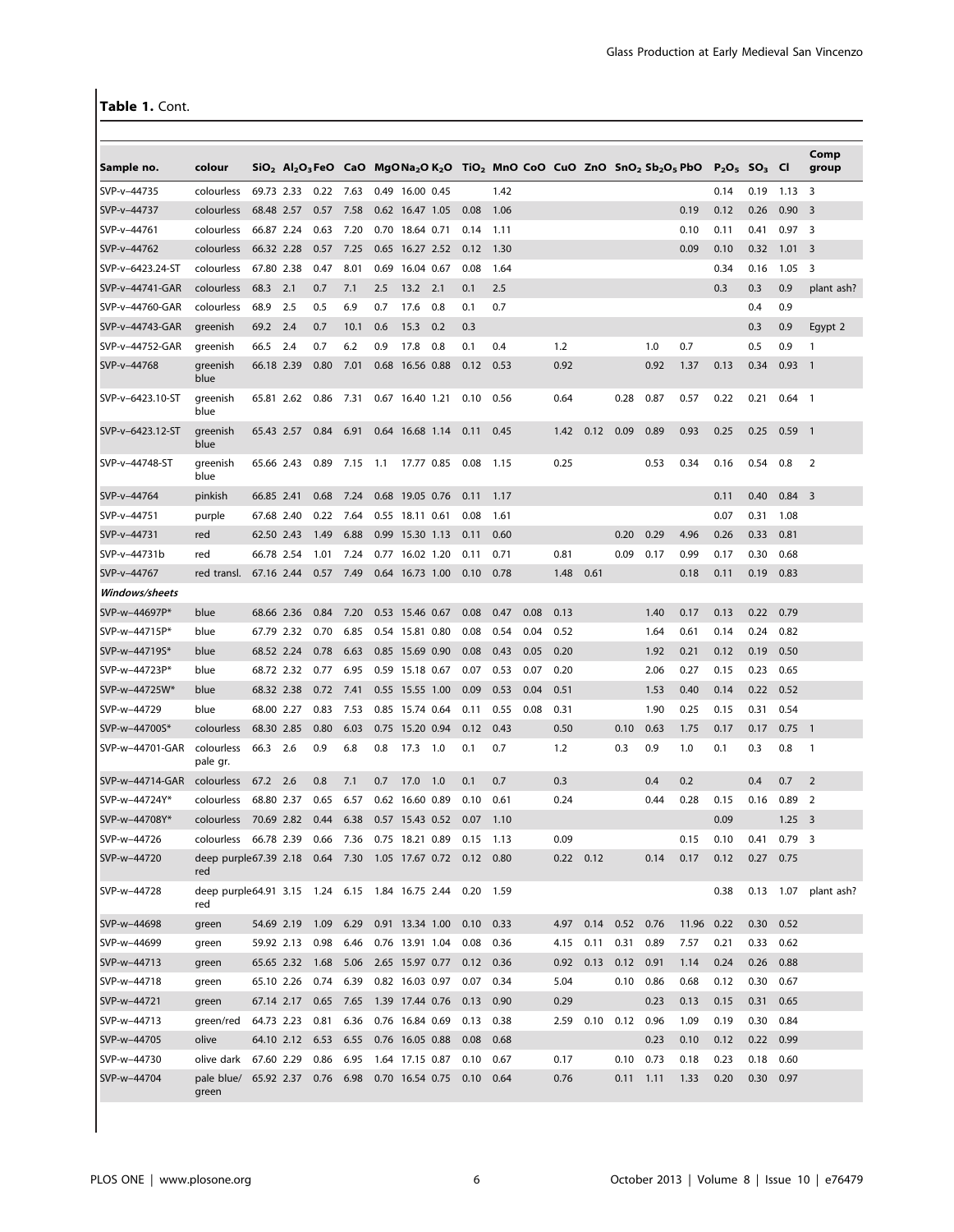| Sample no.      | colour                         |            |     |           |      |      |                 |     |      | $SiO2$ Al <sub>2</sub> O <sub>3</sub> FeO CaO MgONa <sub>2</sub> O K <sub>2</sub> O TiO <sub>2</sub> MnO CoO CuO ZnO SnO <sub>2</sub> Sb <sub>2</sub> O <sub>5</sub> PbO P <sub>2</sub> O <sub>5</sub> SO <sub>3</sub> Cl |      |      |      |      |      |      |      |                | Comp<br>group            |
|-----------------|--------------------------------|------------|-----|-----------|------|------|-----------------|-----|------|---------------------------------------------------------------------------------------------------------------------------------------------------------------------------------------------------------------------------|------|------|------|------|------|------|------|----------------|--------------------------|
| SVP-w-44707     | pale blue/ 65.97 2.43<br>green |            |     | 0.82      | 7.08 |      | 0.78 16.24 0.94 |     | 0.11 | 0.67                                                                                                                                                                                                                      | 0.74 |      | 0.10 | 0.87 | 1.48 | 0.18 | 0.35 | $1.02 \quad 1$ |                          |
| SVP-w-44710-GAR | pale blue/<br>green            | 67.7 2.5   |     | 0.7       | 7.0  | 0.9  | 17.3            | 0.8 | 0.1  | 0.7                                                                                                                                                                                                                       | 0.6  |      |      | 0.8  | 1.0  | 0.2  | 0.5  | 0.9            |                          |
| SVP-w-44711     | pale blue/<br>green            | 66.14 2.51 |     | 0.73      | 6.73 | 0.63 | 15.28 0.80      |     | 0.09 | 0.56                                                                                                                                                                                                                      | 0.92 |      | 0.11 | 1.69 | 2.40 | 0.14 | 0.38 | $0.82$ 1       |                          |
| SVP-w-44712     | pale blue/<br>green            | 66.23 2.27 |     | 0.79 6.45 |      |      | 0.75 16.47 0.73 |     | 0.13 | 0.40                                                                                                                                                                                                                      | 2.32 |      | 0.14 | 0.67 | 1.16 | 0.17 | 0.37 | $0.90$ 1       |                          |
| SVP-w-44716-GAR | pale blue/<br>green            | 65.1       | 2.8 | 0.8       | 6.3  | 0.8  | 17.1            | 0.9 |      | 0.6                                                                                                                                                                                                                       | 0.5  |      |      | 1.0  | 2.5  |      | 0.5  | 0.7            | $\overline{1}$           |
| SVP-w-44727-GAR | pale blue/<br>green            | 67.3 2.5   |     | 0.7       | 6.4  | 0.7  | 18.1            | 0.9 | 0.1  | 0.4                                                                                                                                                                                                                       | 0.7  |      |      | 1.1  | 0.3  |      | 0.4  | 0.7            | $\overline{\phantom{0}}$ |
| SVP-w-44706     | pale blue/<br>turquoise        | 64.98 2.18 |     | 0.77      | 6.21 |      | 0.85 16.88 0.72 |     | 0.09 | 0.36                                                                                                                                                                                                                      | 3.63 |      | 0.13 | 0.76 | 1.07 | 0.16 | 0.33 | $0.90$ 1       |                          |
| SVP-w-44709-GAR | pale blue/<br>green            | 65.5 2.6   |     | 0.8       | 6.7  | 0.8  | 17.0            | 0.7 | 0.1  | 0.7                                                                                                                                                                                                                       | 0.2  |      | 2.7  | 0.7  | 2.4  |      | 0.4  | 0.8            | $\overline{2}$           |
| SVP-w-44702     | red streaky 63.73 2.76         |            |     | 1.05      | 7.03 |      | 0.74 16.17 1.34 |     | 0.09 | 0.82                                                                                                                                                                                                                      | 2.32 | 0.67 | 0.34 | 0.86 | 1.17 | 0.19 | 0.28 | 0.59           |                          |
| SVP-w-44702     | red streaky 66.00 2.45         |            |     | 0.84 7.14 |      |      | 0.73 16.47 1.25 |     | 0.11 | 0.72                                                                                                                                                                                                                      | 0.91 |      | 0.11 | 0.76 | 1.04 | 0.18 | 0.20 | 0.66           |                          |

doi:10.1371/journal.pone.0076479.t001

Translucent strongly coloured window and vessel glass

Translucent coloured glass occurs in the form of sheets for windows and other ornamental items as well as vessels. The most common colour is blue. Blue translucent sheet and vessel glass typically contains around 0.1% CoO as colourant, which is typical for most ancient soda-lime-silica glass. However, it also contains relatively high concentrations of  $Sb_2O_5$ , at 1.5–2.0%, levels which typically characterise the use of antimony as an opacifier, although these glasses are translucent.

To understand the production of translucent blue glass, we conducted high precision analyses (described above) for fourteen glasses, to improve the cobalt and antimony measurements. Results are summarised in Fig. 4, and indicate that the blue windows could have been formed by remelting a mixture of midand dark-blue tesserae. Rapid cooling and/or an absence of heattreatment would have precluded the recrystallization of the calcium antimonate opacifying phase. Confirmation of this model was found by SEM examination of the blue windows, which sometimes contain sparse calcium antimonate particles and macroscopically appeared somewhat cloudy.

Other translucent colours used in window sheets and vessels and consistent with a mixture of tesserae include streaky reds, apparently a mixture of opaque red tesserae and paler colours. As expected, these samples have elevated iron, copper and lead oxides. Production of clear copper red glass is challenging due to the need to control the size and density of copper metal particles in the glass; early medieval glass workers tried to circumvent this problem by producing a glass with thin streaks of opaque red in a pale matrix. A small number of window sheets, notably an emerald green type containing around 5% copper oxide and varying concentrations of lead, do not correspond to analysed tesserae. A single analysed example of a manganese red-purple (sheet #44728) has elevated MgO (1.84%) and K<sub>2</sub>O (2.44%) and is the only sample likely to have been made (formed) at San Vincenzo that we consider to be a potential plant ash glass. However, the MgO level is marginal and in some respects this resembles an example of the widespread fourth century glass

type HIMT (high iron, manganese and titanium) which has been contaminated by potassium; its origin is considered unclear.

#### Weakly coloured and colourless transparent glass

Colourless and pale blue-green glasses are found in the forms of the transparent element of reticella canes, window sheets and vessels. With one exception (#44741-GAR), a vessel fragment that was selected for analysis due to its unusual corrosion characteristics, all these samples have low MgO and  $K_2O$  and were therefore produced using a mineral soda (natron) as flux. MnO and  $Sb<sub>2</sub>O<sub>5</sub>$ , which were used as decolourants in glass during the first millennium CE, are frequently present up to just over 1%. However, the ranges of CuO and PbO are wider than normally encountered, ranging up to 1.4% and 1.8% respectively. Usually, these oxides are present only at trace levels in colourless or weaklycoloured natron glass.

The weakly coloured/colourless glasses fall into three groups on the basis of their minor element concentrations: Group 1 with  $>0.4\%$  CuO, Group 3 with  $< 0.05\%$  Sb<sub>2</sub>O<sub>5</sub>, and an intermediate Group 2 (Figs. 5 and 6). It is noted that PbO and CuO are weakly positively correlated, while MnO and  $Sb_2O_5$  are weakly negatively correlated. The three groups are distinguished in terms of their minor elements only. Silica, soda, lime and alumina concentrations are similar across all three groups. Groups 1 and 2 may be explained by the addition of material rich in  $Sb_2O_5$ , PbO and CuO to Group 3. Both FeO and  $K_2O$  concentrations tend to be slightly higher in Group 1, while chlorine is lower, which can be explained by prolonged or repeated working of the glass.

Sample  $\#44741$ -GAR (table 1) has MgO at 2.5% and K<sub>2</sub>O at 2.1%, levels generally considered to indicate the use of plant ash rather than natron as a source of soda. There is no evidence that such a composition was manipulated in the San Vincenzo workshops and this vessel appears to have been imported to the site.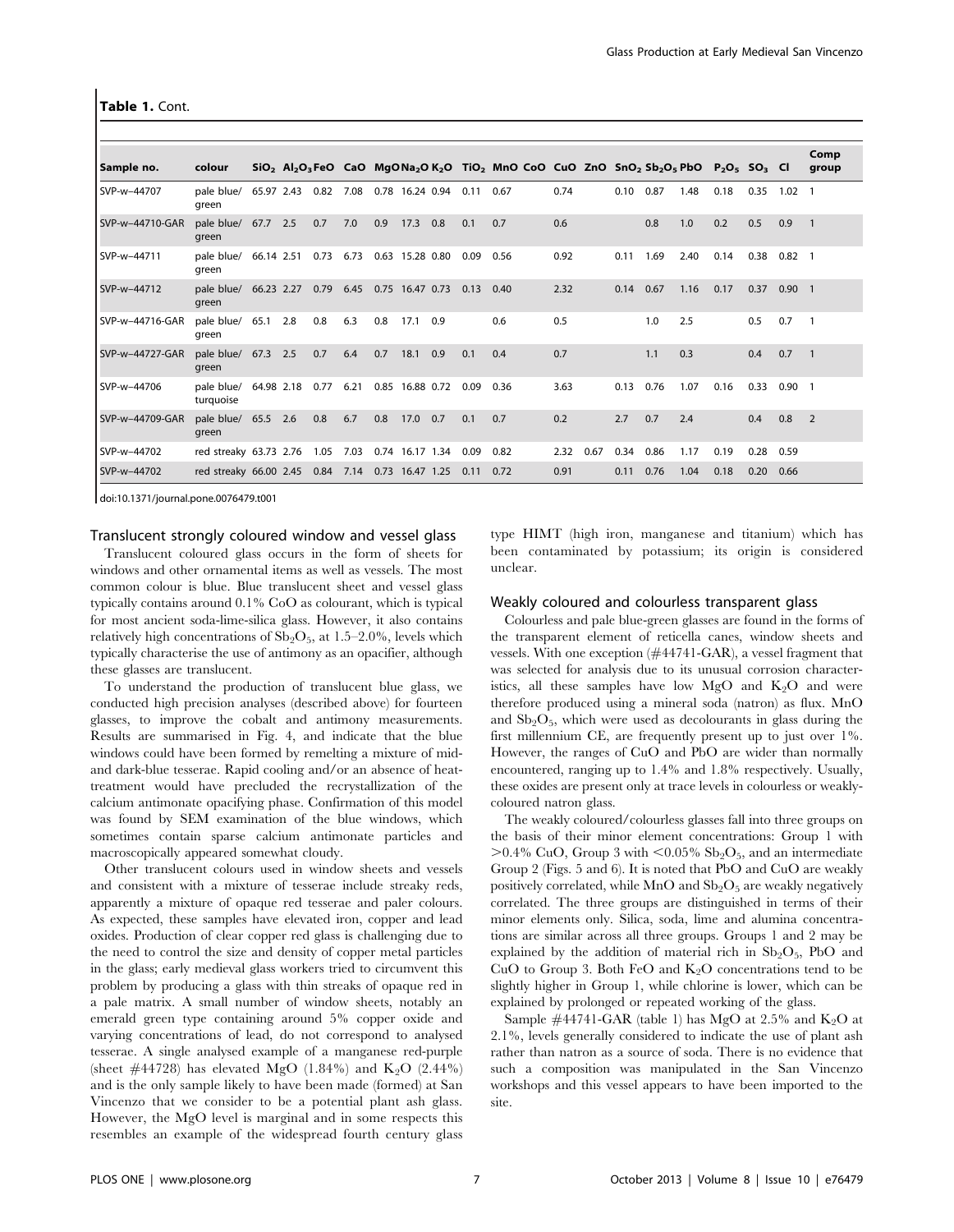

Figure 2. Lime and alumina contents of glass from San Vincenzo compared with those of established first millennium production groups. (A) Primary production groups of the fourth to ninth centuries (sources of data given in [65,66] compared with typical blue-green [61] and antimony-decolourised [67] Roman glass of the first to third centuries; (B) All glass from San Vincenzo compared with the major glass groups show strong similarities to Roman blue-green glass (reduced, normalised data). doi:10.1371/journal.pone.0076479.g002



Figure 3. Mosaic tesserae from San Vincenzo compared to Roman tesserae. 39 mosaic tesserae of different colours from San Vincenzo compared to 95 glass tesserae from first- to third-century mosaics from Italy and North Africa in terms of their lime and alumina concentrations (Roman sample excludes opaque reds; Freestone unpublished data).

doi:10.1371/journal.pone.0076479.g003



Figure 4. Blue glasses from San Vincenzo. Cobalt and antimony oxide contents of selected blue tesserae (dark and mid-blue), deep blue translucent windows and weakly coloured transparent window glass, showing that blue window glass may be explained as a mixture of midand dark-blue mosaic tesserae. doi:10.1371/journal.pone.0076479.g004

Discussion

# Coloured Glass

Glass production at San Vincenzo appears to have been strongly dependent upon the use of mosaic tesserae as sources of colour, sometimes used directly, as in the reticella canes which decorated some vessels, sometimes by partially mixing with less strongly coloured glass, as in the streaky red sheet glass, and sometimes by fully mixing and remelting, as in the cobalt-blue windows and vessels. Tessera compositions are typical of Roman mosaics of the first to third centuries and suggest that mosaics from old buildings were scavenged for raw materials. A few coloured glasses (for example translucent emerald green windows #44698, 44699) are not matched by tessera compositions analysed here. It is unclear at present whether these reflect manipulation of glass compositions by the addition of iron and/or copper oxides as colourants by the craftsmen of San Vincenzo or if they represent the use of Roman vessel glass. The production of greens using copper and iron was clearly within the Roman repertoire [34], although we are not aware of precise compositional parallels to the present examples from the Roman period. Irrespective of the origin of the translucent green glass and taking account of the full range of glass used on the site, it is clear that the abilities of the early medieval craftsmen to produce glass colours appear to have



Figure 5. Colourless and weakly coloured glass groups from San Vincenzo. Lead and copper oxide concentrations of colourless and weakly coloured transparent glasses identify three distinct groups that reflect different stages in the glass production and recycling processes at San Vincenzo.

doi:10.1371/journal.pone.0076479.g005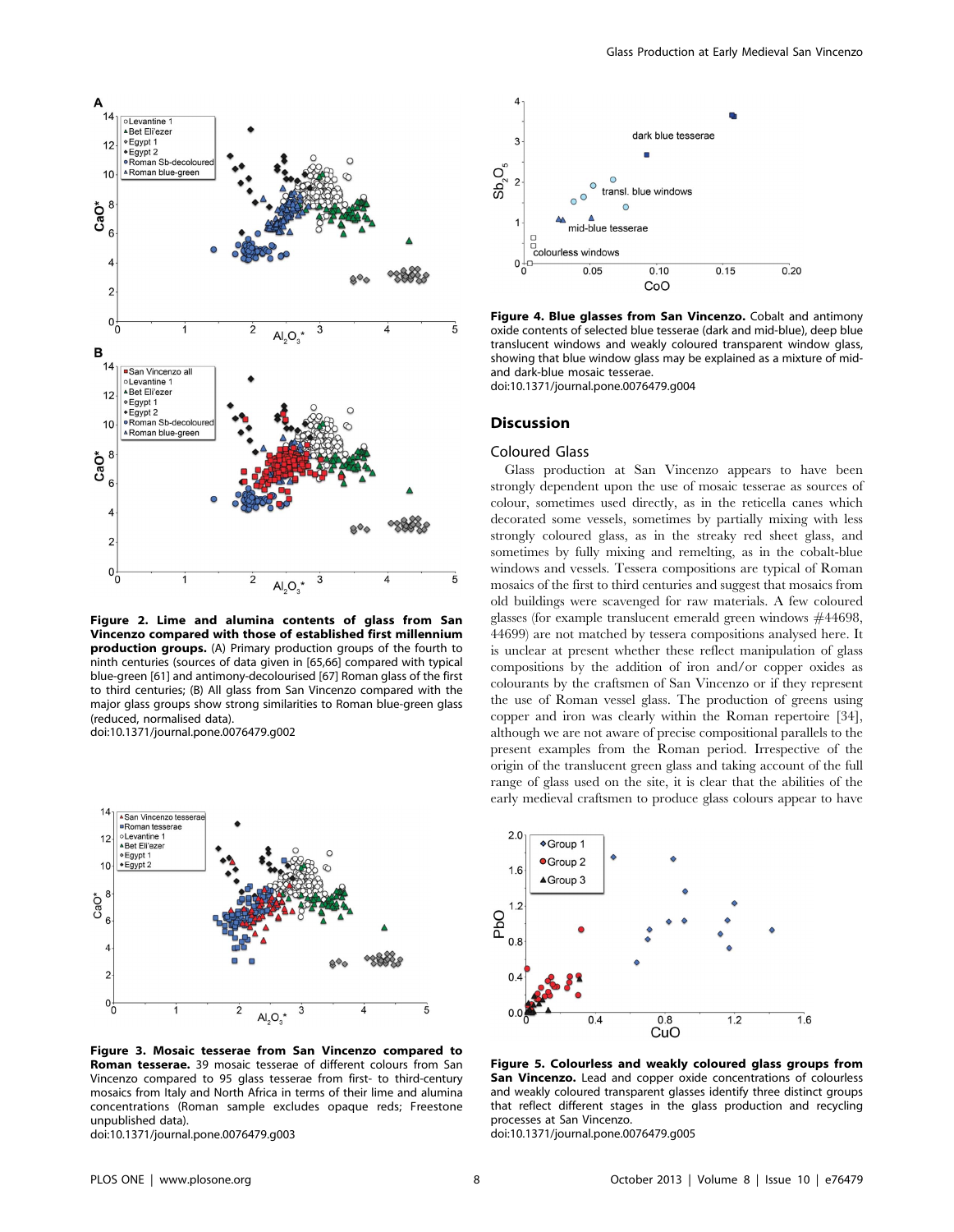

Figure 6. Antimony and manganese concentrations in colourless and weakly coloured glass. The three weakly coloured and colourless glass groups are differentiated. Group 3 with low antimony and high manganese does not appear to incorporate recycled glass. doi:10.1371/journal.pone.0076479.g006

depended largely on the availability of old Roman material. Their skill to manipulate pigment raw materials to produce new colours appears to have been limited, relative to those of the craftsmen of earlier periods.

The use of cobalt-blue mosaic tesserae to colour window glass recalls the reference to the production of blue window glass in  $De$ Rerum Artibus, an account of medieval crafts by Theophilus, believed to be the monk Roger of Helmershausen who wrote in the early twelfth century [35]. Theophilus unequivocally states that blue tesserae from old Roman mosaics were mixed with colourless glass to make blue sheets for stained glass windows. Figure 4 allows the possibility that blue tesserae were mixed with colourless glass to make translucent blue for windows, but also that a simple mixture of blue tesserae of different tones was used. In fact, glass at San Vincenzo which is near colourless (Group 3, see below) typically has more than 1% MnO, whereas the blue tesserae and the blue windows have lower concentrations, at around 0.5%. The mixing of tessera with colourless glass to produce the blue windows would have produced around 0.8% MnO and therefore seems unlikely. Translucent blue vessel glass typically contains  $0.7\%$  CoO and  $1.4\%$  Sb<sub>2</sub>O<sub>5</sub> (mean of 13 samples) and again is consistent with a mixture of mid- and dark blue tesserae.

The re-use of Roman opaque glass as a source of colour for windows at San Vincenzo clearly links early medieval practice with that of the twelfth century for the production of blue windows, as described by Theophilus. Furthermore, it has recently been suggested that red glass in twelfth- to fourteenth-century stained glass windows was also produced by a complex process involving the mixing of different batches of glass [36]. While differing in detail, the production of blue and the attempts to produce red translucent glass sheets by mixing opaque red tesserae with other colours to produce glass with red streaks may be seen as precursors to the development of coloured window glass technology in the high medieval period, which initially in the twelfth century seem to have been partly based upon the mixing of glasses to make strong colours, as well as the addition of colourant metal oxides directly to the glass melt. By 1400 these practices seem to have disappeared [36] but they provide linkage between the early and later window glass technologies and suggest that stained glass technology has its roots in the practices of the early medieval period.

# Colourless and weakly-coloured glass

The source of the colourless glass is less clear at first inspection but the subdivision into Groups 1–3 and their differences and similarities shed light on its probable origin. Enhanced colourant elements such as Cu, Pb and Sb in weakly-coloured transparent glass are now widely accepted as evidence of glass recycling in which coloured glass is incidentally included [37–40]. A particular increase in colourant elements such as lead and copper has been noted from the seventh to eighth centuries, for example in the assemblage from the Crypta Balbi in Rome, and this has been attributed to an increase in glass recycling [39–41]. Similar compositional characteristics in glass vessels from northern Italy have been attributed to the inclusion of mosaic tesserae in the assemblage of recycled glass [42], and the probable use of tesserae as colourants has been documented from Lorsch, Germany [43]. Given the evidence for the use of mosaic tesserae as raw materials in the workshops of San Vincenzo, it is likely that the enhanced concentrations of colourant elements seen in Groups 1 and 2 reflect the addition of tesserae into the melting pot.

Antimony could feasibly have been added due to the recycling of old Roman colourless glass which frequently contained antimony [38]. However, few San Vincenzo glasses have calcium levels as low as the antimony-decoloured glasses of the first to third centuries (Fig. 2). Furthermore, it seems improbable that antimony-decoloured glass makes a major contribution given the correlation seen between antimony and copper (Fig. 7), as copper is not commonly present at significant levels in Roman colourless glass. Indeed, only one analysed object has a composition closely resembling that of antimony-decoloured Roman glass from the first to third centuries, and that is sample #44758, a featureless vessel fragment which has the characteristic low-lime, lowalumina, and high soda (5.9% CaO, 1.8%  $\text{Al}_2\text{O}_3$ , 19.6%  $\text{Na}_2\text{O}$ ) composition typical of antimony-decolourised glass [38]. The sample is an outlier to the dataset in virtually all respects and was sampled for analysis because of its distinctive macroscopic appearance. It is an oddity in the assemblage and it is highly unlikely that glass of this composition was a major contributor to the bulk of the San Vincenzo glass.

The glass showing least evidence of recycling on the site is the colourless and weakly coloured transparent to translucent Group 3. This group has  $Sb_2O_5$  below detection coupled with low or undetected CuO and PbO (Figs. 5 and 6). It contains approximately 1% MnO which was probably added as pyrolusite  $(MnO<sub>2</sub>)$ 



Figure 7. Correlation between copper and antimony oxides of the three glass groups from San Vincenzo. The positive correlation for all glasses ( $R^2 = 0.66$ ) indicates that the antimony contents of the San Vincenzo assemblage are not due to the incorporation of Roman antimony-decoloured glass, which has low copper.

doi:10.1371/journal.pone.0076479.g007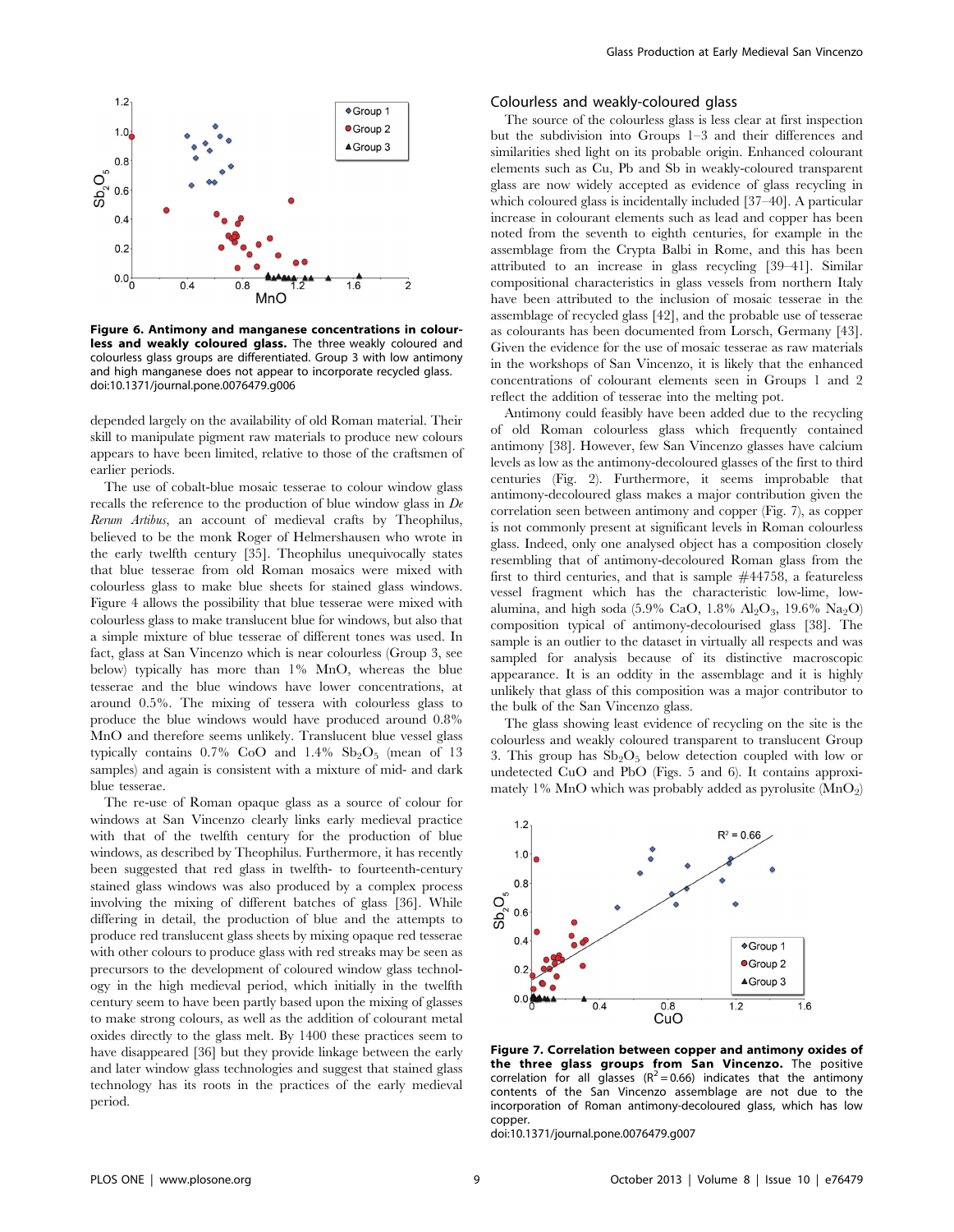to oxidise the iron and decolour the glass [38,44]. It is the closest to a primary glass of the samples analysed and is therefore likely to represent the colourless glass used as a raw material at San Vincenzo.

Manganese was used as a decolourant in soda-lime-silica glass from the second century BCE onwards [44]. Mn-decoloured glass was common in the first to third centuries CE, but also throughout most of the later first millennium CE, particularly in glasses which are currently believed to have been made in Egypt, where there are rich natural resources of manganese [45]. The large glass production centres of the eastern Mediterranean produced a number of characteristic compositional groupings, largely based on the composition of the sand used, which have been widely recognised (e.g. [5,46]). These groups are all soda-lime-silica natron-type glasses, but differ in a number of respects, for example in their contents of MgO, FeO and  $TiO<sub>2</sub>$ , and lower or higher  $CaO$  and  $Al<sub>2</sub>O<sub>3</sub>$ . The standard lime-alumina plot of the major first millennium glass production groups (Fig. 2) underlines the difference between the glasses of San Vincenzo, including Group 3, and the main eastern Mediterranean glass groupings of the fourth to ninth centuries. This difference is emphasised when other components are considered. The Egyptian II grouping, which contains MnO at around the right level, has higher concentrations of  $TiO<sub>2</sub>$  and lower K<sub>2</sub>O in addition to the significantly higher lime concentrations [47], while another Mn-rich group, HIMT [45] not shown in Fig. 2, has higher  $MgO$  and  $TiO<sub>2</sub>$ .

San Vincenzo Group 3 evidently differs from glass of the later first millennium (Fig. 2b), while it is remarkably similar to Roman manganese-decoloured glass of the first to third centuries (e.g. [38]). A comparison with a group of Mn-decoloured glass from a second century CE workshop in London [48] is given in Table 2. All oxides are within a single standard deviation in the two groups of glasses – they are essentially indistinguishable. Given the absence of parallels from the later first millennium, we conclude that the colourless glasses, like the coloured glasses at San Vincenzo, are based upon the re-use of old Roman glass from the first to third centuries.

Table 2. Comparison of the mean composition of San Vincenzo Group 3 with Mn-decoloured glass from a second century glass workshop at Basinghall Street, London [48].

|                                | Group 3 |      | London* |      |  |  |  |  |  |
|--------------------------------|---------|------|---------|------|--|--|--|--|--|
|                                | m (12)  | s.d. | m (16)  | s.d. |  |  |  |  |  |
| SiO <sub>2</sub>               | 67.94   | 1.39 | 69.83   | 0.90 |  |  |  |  |  |
| Al <sub>2</sub> O <sub>3</sub> | 2.40    | 0.17 | 2.24    | 0.09 |  |  |  |  |  |
| FeO                            | 0.54    | 0.15 | 0.38    | 0.10 |  |  |  |  |  |
| CaO                            | 7.32    | 0.46 | 7.72    | 0.28 |  |  |  |  |  |
| MgO                            | 0.65    | 0.09 | 0.54    | 0.06 |  |  |  |  |  |
| Na <sub>2</sub> O              | 17.00   | 1.09 | 16.05   | 0.85 |  |  |  |  |  |
| K <sub>2</sub> O               | 0.92    | 0.55 | 0.62    | 0.10 |  |  |  |  |  |
| MnO                            | 1.18    | 0.20 | 1.14    | 0.20 |  |  |  |  |  |
| SO <sub>3</sub>                | 0.27    | 0.12 | 0.35    | 0.11 |  |  |  |  |  |
| C                              | 0.98    | 0.14 | 0.94    | 0.20 |  |  |  |  |  |

\*The London glass was measured by SEM-EDXA and only elements at measurable concentrations in both groups are shown. doi:10.1371/journal.pone.0076479.t002

# Glass Production at San Vincenzo

Our data suggest several stages in the use of the glass raw materials at San Vincenzo. The first, represented by colourless Group 3, used unadulterated old Roman colourless glass to make vessels and windows. Coloured tesserae were used in the manufacture of reticella canes for the decoration of some of these vessels. For windows, tesserae were remelted and colours such as red and green were partially mixed to make streaky glass sheets, or fully mixed to make relatively homogeneous translucent blues for vessels and windows. A second stage, represented by glass Group 2, involved the production of weakly coloured glass by the mixing and melting of significant amounts of coloured opaque glass with colourless glass. Whether this was a direct addition of tesserae to the melting pot, or the recycling of waste production material from windows and decorated vessels is unclear. The variable compositions of the tesserae make it difficult to estimate the relative proportions of colourless and coloured glass in the batch at this stage. However, if it is assumed that the typical MnO content of the tesserae is about 0.5% and that of the Mn-decolourised glass is 1%, simple mass balance suggests that a continuum of up to 50% is very likely (Fig. 6). Group 2 clearly represents a number of melting events with varying mixtures of Mn-decolourised glass and tesserae. The nature of glass working activities suggests that recycling of production waste to make Group 2 compositions would inevitably follow a period of activity using the relatively pristine Group 3 glass to make vessels with coloured decoration, so the wide spread of compositions is readily understood.

Stage 3 is exceptional. The relatively low MnO and high  $Sb_2O_5$ , CuO and PbO in Group 1 glass (Figs. 5 and 6) can only be explained if this glass type was made mainly, if not entirely, from tesserae. Neglecting strongly cobalt blue glass, the addition of which would have imparted a strong colour and which was thus utilised specifically as a colourant for windows and vessels, the average composition of the mosaic tesserae analysed in this study includes 0.5% MnO, 0.9% CuO, 1.6%  $Sb_2O_5$  and 1.2% PbO. The mean composition of Group 1 is 0.6% MnO, 0.9% CuO,  $0.8\%$  Sb<sub>2</sub>O<sub>5</sub>, 1.1% PbO. We are not able at this stage to suggest the relative proportions of the different opaque colours in the source mosaic (s) exploited at San Vincenzo. However, the potential to produce Group 1 from a batch comprising only mosaic tesserae is clear. While antimony in Group 1 is low compared to our average tessera composition, it is likely that the tessera average over-represents antimony opacified glass as this is widely assumed to have been more expensive and is therefore likely to have been less abundant in the mosaics than our simple average would suggest. White, for example, is likely to have been mainly obtained by the use of marble tesserae for the white elements of mosaics as indicated also by the failed attempt to melt marble tesserae at San Vincenzo (Fig. 1d). Allowing for this, and for the conservation by the glass workers of some heavily antimony-opacified colours which were used not only as trails on glass vessels but also in enamelwork on metal [49], then we may consider Group 1 to have been made largely, if not entirely, from mosaic tesserae.

The tendency for increased levels of  $K_2O$  and FeO and low chloride observed in Group 1 is accounted for by increased potassium and iron contents in some tessera types (K and Fe in opaque red, Fe in yellow and black), while low chloride is a characteristic of Roman opaque white and turquoise glasses [50]. Furthermore potassium contamination from wood ash and fuel vapour is now widely recognised, from both experimental replication of Roman glassmaking practices [51] and from glass workshop debris [52]. The prolonged melting needed to homogenise opaque tesserae and colourless glass would have resulted in a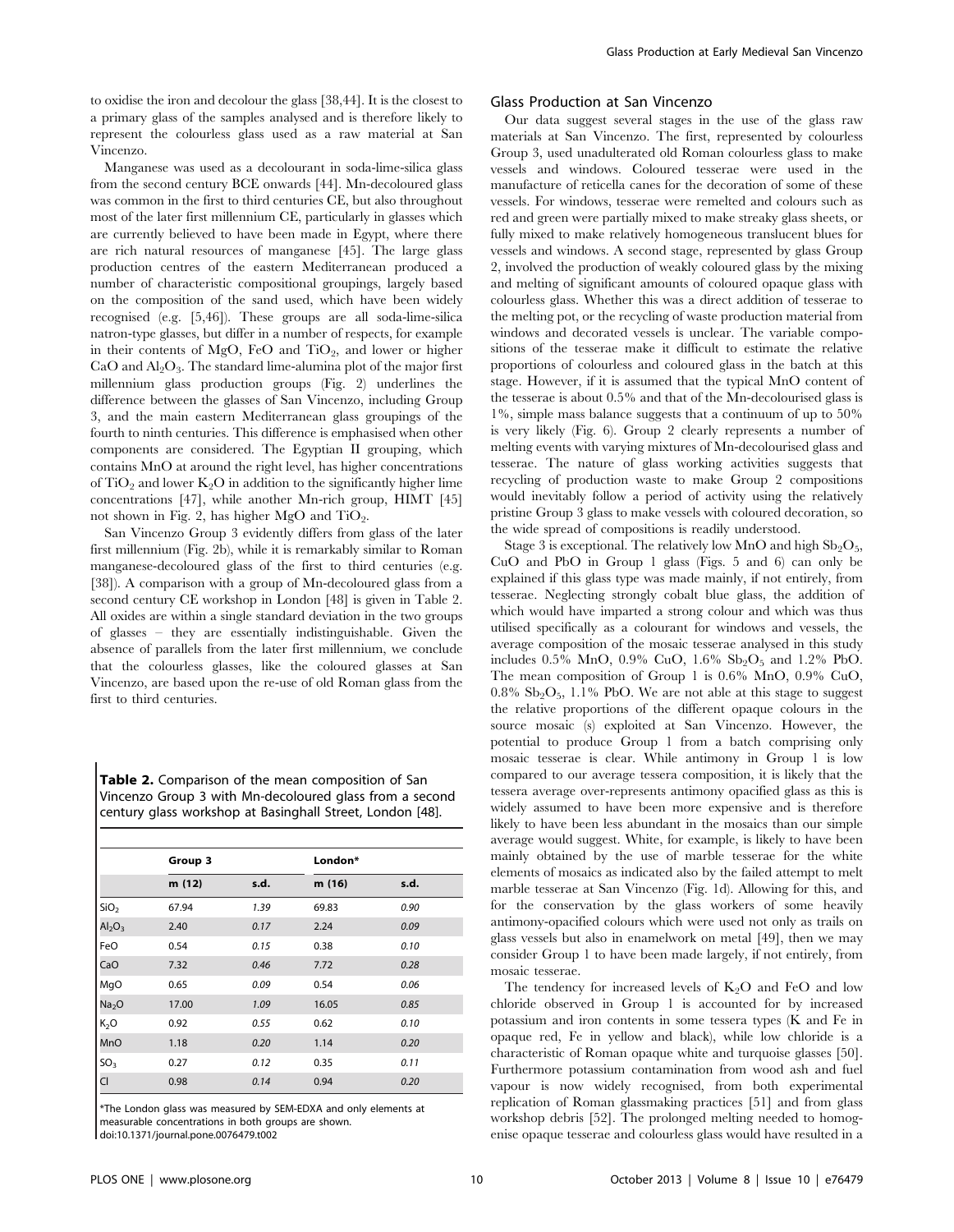higher concentration of  $K_2O$  and conversely would also have tended to vaporise chlorine. Thus, all of the compositional differences between Groups 1, 2 and 3 may be explained by the differential recycling process. Furthermore the interrelations of a range of colourant elements suggest that a general mix of tesserae was being added, rather than specific colours.

# Trade and procurement of glass in the late first millennium CE

Glass used at San Vincenzo seems to have been based almost exclusively on old Roman colourless and opaque coloured glass that had been made some 500 years previously. We have detected only one fragment of a contemporary eighth to ninth century natron vessel in our investigation of the glass on the site (#44743- GAR, a featureless vessel shard related to the Egypt 2 compositional group), and one vessel (#44741-GAR) and one window sheet (#44728) possibly made of plant ash glass. This appears counter-intuitive as in the fourth to seventh centuries a supply of contemporary glass from the eastern Mediterranean reached even distant areas such as Britain [19,53,54]. However, compositional data from the Levant have been interpreted to suggest a decline in the availability of natron from as early as the fourth century [5,55,56] and it was no longer used in glass-making from the mid-ninth century.

While it is tempting to ascribe the total dependence upon old Roman glass at San Vincenzo to the decline in natron glass production in the east, this technological change does not, on the basis of our current information, appear to have caused a decline in the use of glass in the Levant and Egypt, where glass made from plant ashes appears to have immediately replaced glass made from natron. For example at Raqqa, Syria, natron glass and two varieties of plant ash glass have been in use more-or-less simultaneously around 800 CE [57]. However, we have only a single sample of possible plant ash-based glass that may have been worked at San Vincenzo and a single imported fragment.

An alternative explanation for the dependency upon recycled glass may therefore be the major downturn in East-West Mediterranean trade in the later first millennium which reached its nadir in the eighth to ninth centuries (as indicated for example by the production and distribution of pottery [58] and the apparent decline in the occurrence of Mediterranean shipwrecks [59]). This would suggest that fresh glass from the East may not have reached Italy because the trading network to carry it was greatly reduced. A further contributory factor is likely to have been that of import substitution: the glass workers in Italy did not need so much imported raw glass, because the glass from old buildings in the region provided what they needed. This in turn poses a further question: was the decline in the production of natron glass in the large tank furnaces on the Levantine coast and Egypt due to a decline or restriction in availability of a raw material (natron), as is generally assumed [13,60]? Or was it due to the restricted nature of the market for this material, encouraging the development of a new production system, more flexible and immediately responsive to local or regional demand and based upon a more readily available raw material (plant ash)?

Whatever the reason for the lack of fresh glass from the East, the question remains as to how the monastery of San Vincenzo obtained its glass for recycling. Most publications are vague on the subject of just how glass was recycled but our data allow us to be quite specific for the present case. The idea that there existed a large reservoir of glass initially built up in the early imperial period and repeatedly recycled, with additions of fresh glass, over the fourth to eighth centuries is not viable for the simple reason that the predominant compositions here are specifically those of glass from the first to third centuries. The San Vincenzo assemblage does not show significant evidence of additions of glass types from the fourth century and later, which were richer in components such as Al, Fe and Ti for colourless glass and Sn for coloured glass. Hence, the idea that the San Vincenzo glass was obtained from a pool of glass which had been continuously recycled since Roman times can be ruled out with some certainty.

Another model for the procurement of colourless glass includes the possibility of widespread scavenging and collection of material from old buildings. However, the limited compositional range of the Mn-decolourised glasses of San Vincenzo (Group 3) and the absence of significant concentrations of antimony from this group strongly suggest that this practice was not the main source of old glass either. Weakly coloured blue-green glass, the most common Roman variety, contains both antimony and manganese, while a significant proportion of colourless glass was decoloured using antimony [38,61]. While we have identified a few samples of glass that may represent material collected by scavenging, the Group 3 glass composition as a whole does not reflect the presence of significant amounts of these other Roman glass types. Group 3 is very consistent in composition, suggesting a single source. The most obvious source for this material is the window glass from a large Roman building. The tessera compositions may in turn have been derived from the mosaics of a single building also, although this is more difficult to demonstrate with any degree of certainty.

The re-use of Roman glass and tessera in early medieval glass production has been inferred for some time, due to the widespread archaeological association of tesserae with glass production and enamelling remains [62]. However, the particular contribution of the present study is the clear identification of the colourless glass from the site and its attribution to the window glass of a single Roman building. This is consistent with other lines of evidence. Columns of Egyptian (Aswan) granite are present at San Vincenzo, and these ultimately must have come from a large Roman public building. This is further substantiated by the Chronicon Vulturnense, an account of the history of the monastery by John, an abbot of the twelfth century, which records that San Vincenzo received a gift of a Roman temple in Capua (some 60 km away as the crow flies) and that the columns were used in the construction of the ninth-century church of San Vincenzo Maggiore [6]. The amount of glass included in some large public buildings of the Roman period is graphically illustrated by DeLaine's [63] architectural archaeology of the Baths of Caracalla in Rome. She estimates that this building contained  $16,900$  m<sup>2</sup> of glass wall and vault mosaics and  $3,400 \text{ m}^2$  of window glass. The inferred 300 tonnes or so of vitreous materials have disappeared in the intervening centuries, presumably recycled into the melting pots of later generations. An interesting feature of the Baths of Caracalla is the preponderance of mosaic over window glass, as appears to have been the case in the building exploited by the glassworkers of San Vincenzo.

The conclusion that the San Vincenzo glass was obtained from the windows and mosaics of a single old Roman building, perhaps the same building as that from which the columns were obtained, is therefore consistent with other materials on the site, and with what we know of the use of glass in Roman buildings and the use of spolia in general in ninth-century building campaigns in Italy. It presupposes that Roman buildings still standing in the early ninth century retained some of their mosaic and window glass, but Theophilus implied that this was the case for mosaics even as late as the twelfth century [35]. The small scale of glassmaking in Italy in the preceding period and the effort needed to recover glass from the vaults of monumental buildings suggests that glass is unlikely to have been completely stripped from such buildings in a casual way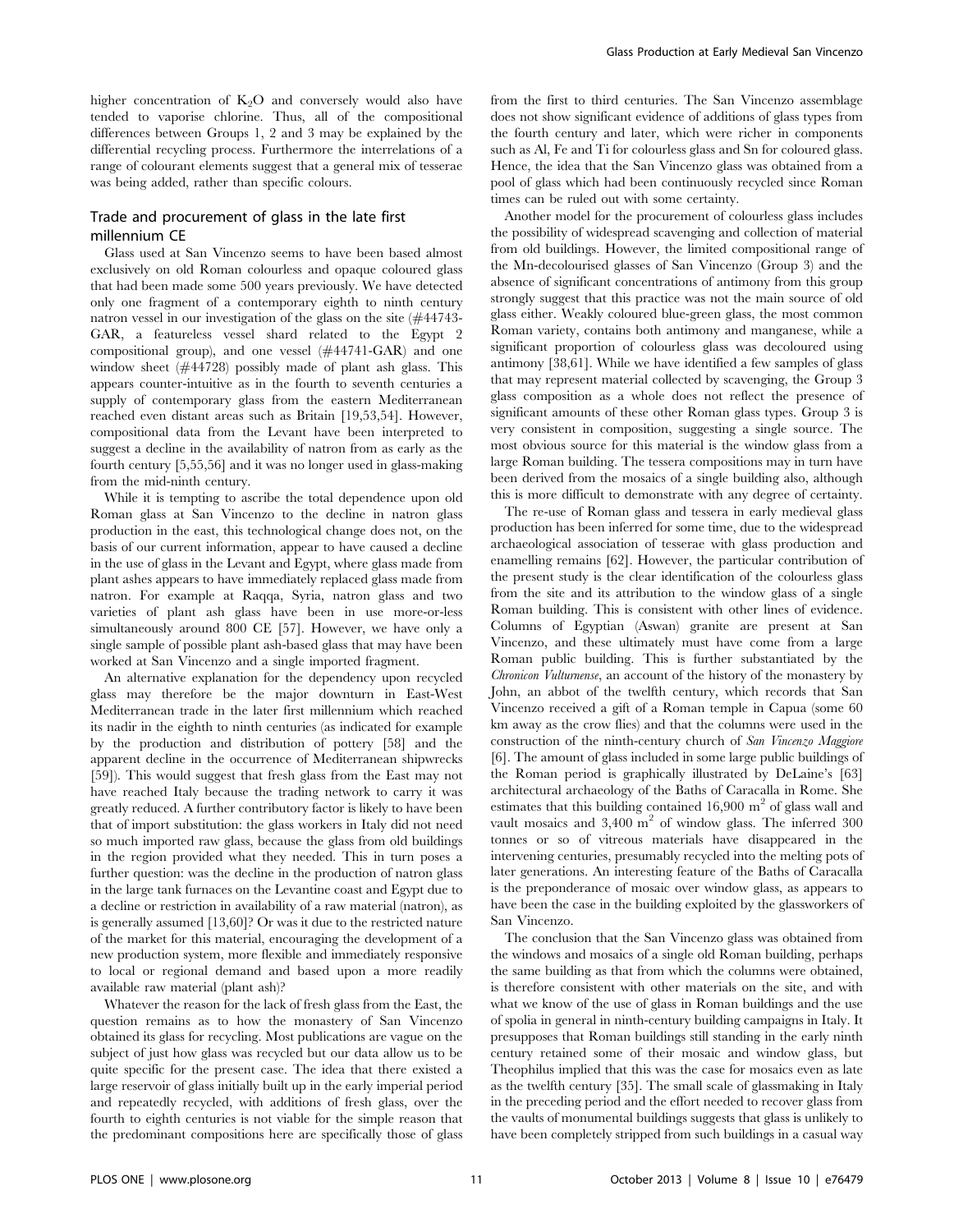and that major campaigns of recovery would have been needed to remove all of the material. An intriguing aspect of this study is therefore that it may provide insights into the condition of old Roman buildings in the landscape of the period, perhaps with substantial windows and mosaic-work still intact.

#### Conclusions

The present data for the early ninth-century glass at San Vincenzo represent the most comprehensive study to date of glass compositions from a monastic complex of the Carolingian Renaissance. The glasses on the site are low in magnesia and potash and were made from natron, in the Roman tradition. Old mosaic tesserae, rich in antimony-based opacifiers, were used as sources of colour. Some weakly coloured transparent glass was produced by melting tesserae directly, but some glass represents the direct use of Roman glass decolourised by manganese. There is little or no indication that primary glass from the fourth to ninth centuries was incorporated into the San Vincenzo material on a large scale, suggesting that the early ninth-century glass workshops appear to have been almost totally dependent upon Roman glass from the first to third centuries.

By this time, fresh natron glass from the primary furnaces of the south-eastern Mediterranean appears to have been no longer accessible. However, the near-absence of eighth- to ninth-century primary natron glass compositions as well as high-magnesia plant ash glass suggests that it may have been the downturn in longdistance trade at this time, rather than a shortfall in the availability of natron, that restricted the supply of glass to San Vincenzo. This observation raises the possibility that the reduced distribution network for natron glass, effectively reducing the market for glass from the primary furnaces, contributed to its demise.

The limited compositional range of the colourless glass at San Vincenzo (almost all Mn- decoloured and containing only limited Sb) suggests that this represents a single group of material and that all of the glass from San Vincenzo may have been obtained from the mosaics and windows of a single large Roman building, perhaps the ''temple'' said by a twelfth century chronicler to have been given to the monastery as a repository for building materials. Investigations of similar assemblages of glass are required to determine if this is likely to be the case elsewhere and, furthermore, investigations of the variability of the architectural glass associated with large Roman buildings are desirable to test our assumptions. If correct, it implies that glass making activities at San Vincenzo were underpinned by patronage, in the form of elite gift-giving, rather than by a market economy. This in turn fed a craft industry producing luxury items for display, for the benefit of the religious elite and their guests [7].

# References

- 1. Hodges R (2012) Dark Age Economics: a new audit. London: Bristol Classical Press.
- 2. Wedepohl KH, Winkelmann W, Hartmann G (1997) Glasfunde aus der karolingischen Pfalz in Paderborn und die frühe Holzasche-Glasherstellung. Ausgrabungen und Funde in Westfalen-Lippe (Münster) 9 A: 41-53.
- 3. Whitehouse D (2003) 'Things that travelled': the surprising case of raw glass. Early Medieval Europe 12: 301–305.
- 4. Foy D, Nenna M-D (2001) Et vogue le verre! In: Foy D, Nenna M-D, editors. Tout feu tout sable: Mille ans de verre antique dans le Midi de la France, Exhibition Catalogue Musée d'Histoire de Marseille, Juin-Décembre 2001. Aixen-Provence. 100–112.
- 5. Freestone IC, Gorin-Rosen Y, Hughes MJ (2000) Primary glass from Israel and the production of glass in late antiquity and the Early Islamic period. In: Nenna M-D, editor. La route du verre Ateliers primaires et secondaires du second millénaire av JC au Moyen Âge. Lyon. 65–83.
- 6. Hodges R (1997) Light in the dark ages: the rise and fall of San Vincenzo al Volturno. London: Duckworth.

The ability of the San Vincenzo craftsmen to manipulate glass raw materials, colourants and opacifiers appears to have been limited. Connections with specialised sources of colour, such as cobalt, antimony and manganese, were long gone and the glass colours had been prepared centuries before. We have identified only a single colour (emerald green) with a composition that we cannot easily parallel in Roman glass and that may have been the result of adding copper and iron directly to a glass melt in the ninth century; however, the status of this must be considered uncertain. Mixing and melting of glasses of different colours appears to be the distinctive characteristic of glass production at this time and provides a potential link to the production technology of the stained glass windows of the twelfth century.

The extent to which the practices inferred here reflect eighth- to ninth-century glass production practice in general, as opposed to the circumstances of a particular monastery, is not yet fully clear. Furthermore, the degree to which the pattern seen here ultimately reflects a reduction in demand for fresh glass from the East due to the availability of a regionally available substitute material, as opposed to a restriction in supply, remains to be seen. While transparent glasses with high copper, lead and antimony contents and typical Roman lime and alumina concentrations are widespread towards the end of the first millennium, not only in Italy [39–41,53] but also in Britain (e.g. Hamwic [64]) and Germany [2,43], detailed re-analysis and/or extension of these datasets is required. However, as we have shown, the composition and production of primary glass is now sufficiently understood to allow a more sophisticated analysis of the recycling and re-use of old glass in the early medieval period than has previously been the case.

# Acknowledgments

We thank Richard Hodges and John Mitchell for encouraging this study and allowing us to examine and sample glass on their excavations and for their comments on the manuscript; their patience has been very generous. Judy Stevenson advised on the sampling of some of the glass vessels. The fieldwork, sampling and some of the analyses were undertaken while ICF was a member of staff of the British Museum. Kevin Reeves is thanked for assistance with the microprobe analyses at UCL. The majority of the analytical work was conducted during a Marie Curie Intra-European Fellowship within the  $7<sup>th</sup>$  European Community Framework Programme (to NS).

# Author Contributions

Conceived and designed the experiments: NS ICF. Performed the experiments: NS ICF. Analyzed the data: NS ICF. Contributed reagents/materials/analysis tools: NS ICF. Wrote the paper: NS ICF.

- 7. Hodges R, Leppard S, Mitchell J, editors (2011) San Vincenzo Maggiore and its workshops. London: The British School at Rome.
- 8. Hodges R (2011) Rethinking San Vincenzo al Volturno. In: Hodges R, Leppard S, Mitchell J, editors. San Vincenzo Maggiore and its workshops. London: The British School at Rome. 433–449.
- 9. Wickham C (1995) Monastic lands and monastic patrons. In: Hodges R, editor. San Vincenzo al Volturno 2: the 1980–86 excavations part II. London: British School at Rome. 138–152.
- 10. Hodges R, Francis K, Leppard S (2011) The Temporary Workshops. In: Hodges R, Leppard S, Mitchell J, editors. San Vincenzo Maggiore and its workshops. London: The British School at Rome. 129–156.
- 11. Hodges R, Leppard S (2011) The first and second collective workshops. In: Hodges R, Leppard S, Mitchell J, editors. San Vincenzo Maggiore and its workshops. London: The British School at Rome. 157–193.
- 12. Stevenson J (1997) Ninth century glassware production at San Vincenzo al Volturno, Italy: some new evidence from recent excavations. In: Boe Gd, Verhaeghe F, editors. Material Culture in Medieval Europe – Papers of the 'Medieval Europe Brugge 1997' Conference. Brugge: Zellik. 125–135.